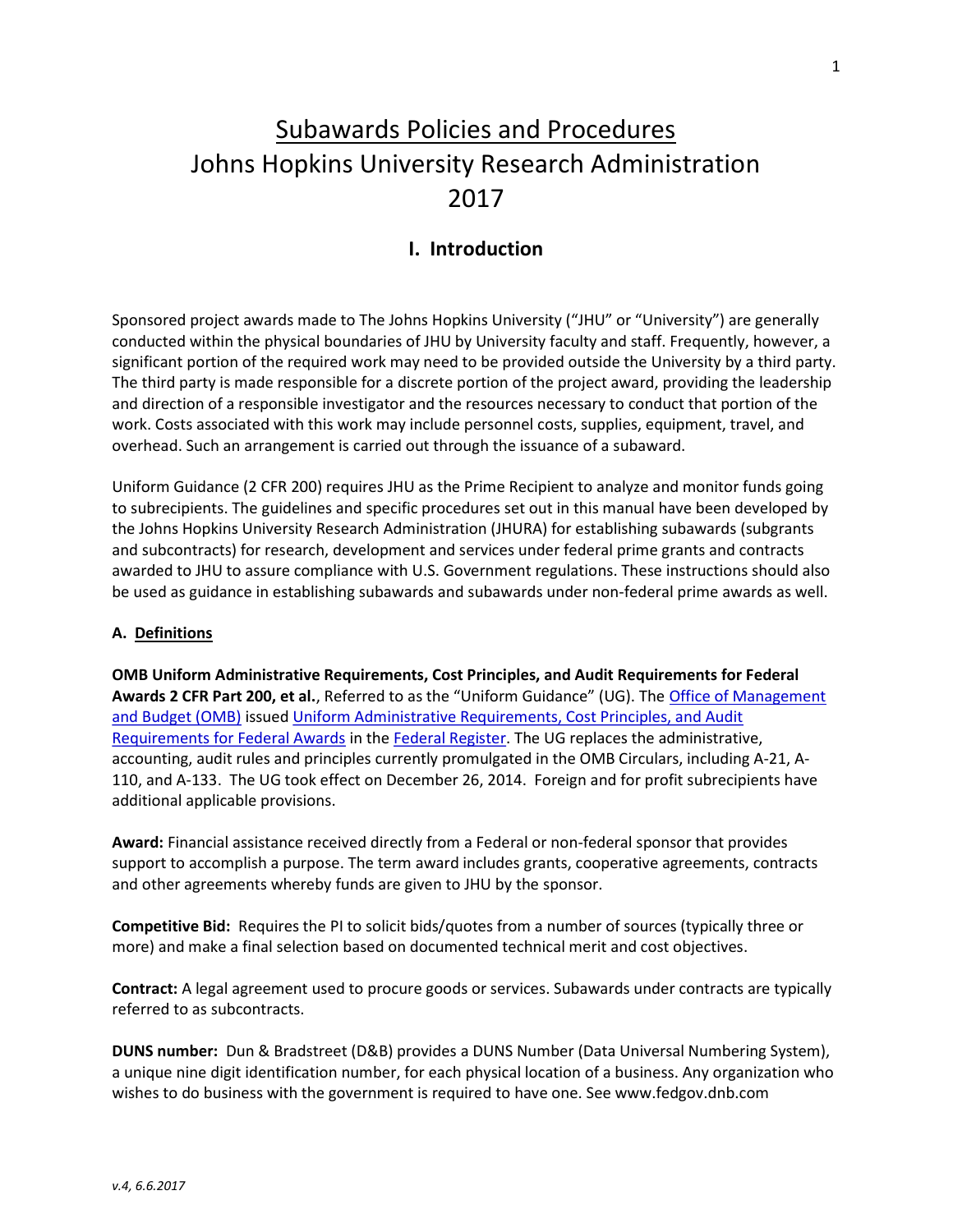Facilities and Administrative Costs (F&A): Otherwise known as indirect costs, or IDC. These are costs incurred by the institution which support the JHU research enterprise but are not specifically identified with a particular sponsored project. Institutions of higher education and many non-profits have their F&A rate negotiated by the Government.

Fringe Benefits Rate: Fringe benefits are employee associated costs such as health plan expenses, pension plan expenses and workman's compensation expenses, among others. These costs are expressed as a rate by employee class. The rate is the pooled costs of these benefits divided by the total salaries in each employee class. These rates are then applied to the applicable employee salary to represent the associated benefits for that type of employee.

Pass-through Entity (PTE): Also known as the Prime Recipient, the PTE is the organization who receives funding directly from a sponsor, and then passes funds to a subrecipient.

Prime Award: A governing agreement between the PTE and the awarding sponsor.

Purchase Order: Used in cases of purchased services from an organizational entity but do not involve substantive, programmatic, or scientific research. For example, repetitive tests or activities requiring no discretionary judgment on the part of the provider. Utilized in purchaser-vendor relationships involving the procurement of goods or services when detailed terms and conditions are not required. For subawards, the Purchase Order is the identifying number and must be included in subrecipient invoices.

Risk Rating: After assessing subrecipient capabilities and resources, JHURA sets the risk rating for the subrecipient. For JHU, there are only two risk ratings: low and high. A high risk rating is initially applied to: all subrecipients who have never done business with JHU previously; all foreign subrecipients; and entities that do not require a Single Audit in accordance with Uniform Guidance.

SAM.gov Registration: Registration in sam.gov (System for Award Management), a website maintained by the General Services Administration (GSA), is required to engage in research funded by the federal government. Registrations must be updated annually, are required for all subrecipients on federal prime awards, and ensure compliance with required federal regulations.

Sole Source: In identifying subrecipients or vendors, where there is clearly and legitimately only one source of supply that meets the necessary requirements, a subrecipient or vendor can be selected without soliciting bids or collecting quotes from multiple organizations. A sole source justification is required to explain why there is only one source available for the work to be subcontracted.

Subaward: A legally binding executed agreement that transfers or delegates a portion of research or substantive intellectual effort of a prime award to another institution or organization. Subawards are not written to individuals. The term subgrant is used when the prime award is a grant and the term subcontract is used when the prime award is a contract.

Subrecipient: The recipient of a subaward awarded to a foreign or domestic organization (either a nonprofit, educational institution, state or local government, or private industry) for the performance of a portion of the work statement covered by a prime agreement that is funded either directly or indirectly with sponsored funds. It does not include agreements with individuals for consulting services or purchase orders for equipment, materials or other services. A subrecipient receives an award of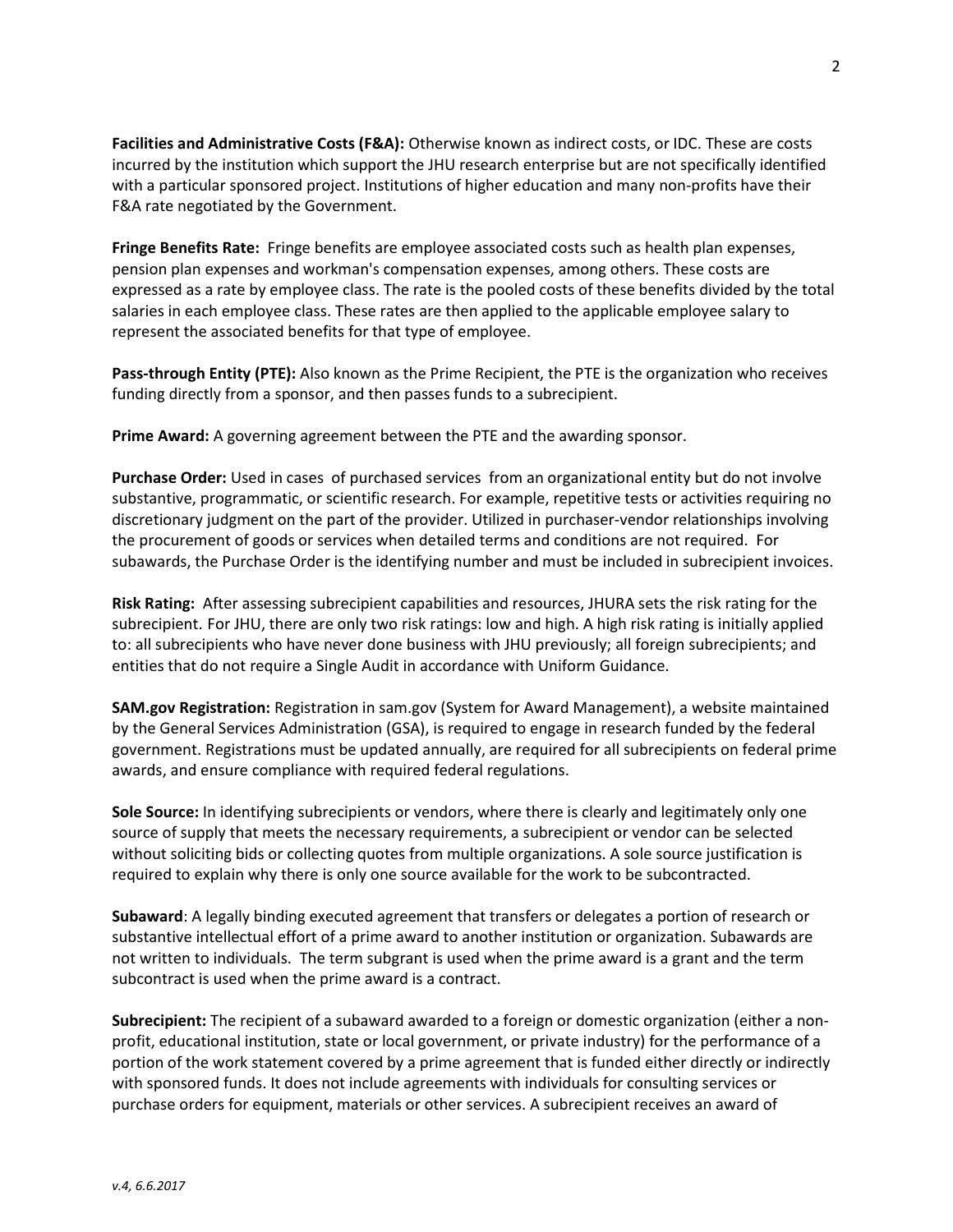assistance from a pass-through entity and conducts its own scope of work. Also referred to as subawardee, subgrantee or lower-tier institution.

Subrecipient Monitoring: Uniform Guidance requires prime recipients have the responsibility to monitor the activities of subrecipients in accordance with the governing agreement and federal, state and local laws, to assure that awarded funds are used for authorized purposes in compliance with the provisions of the agreement, and to ensure that performance goals are achieved. See 2 CFR 200.331.

#### B. Determining the Nature of the Relationship: Consultant v. Contractor (Vendor) v. Subrecipient

Before entering into a relationship with another entity under a sponsored award in which the other entity will provide goods or services, or substantive programmatic work to JHU as the prime recipient of funding, a determination must be made as to the nature of the legal relationship of JHU and other entity. This determination will identify the type of legal agreement required to document the relationship. Properly classifying the relationship is essential because it determines the allocation of responsibilities and influences the appropriate application of indirect cost rates, and is critical to ensure proper accounting for costs and compliance requirements. The University follows the requirements in the UG to determine subrecipient or contractor status. The Subrecipient Determination Form is used for this purpose. See 2 CFR sec. 200.330

In the case of a subaward, it is incumbent upon the prime recipient (JHU) to ensure that subrecipients conduct their portions of research projects in compliance with all applicable terms and conditions of JHU's Prime Awards and that project costs incurred by subrecipients are reasonable and allowable. Agreements with contractors for the purchase of services, however, typically do not bind contractors to the full set of sponsor terms and conditions, and are subject to competitive bidding procurement practices, to assure that funds paid to contractors do not exceed fair market value.

It is important that the correct agreement determination is made early in the process of preparing a grant application, as F&A treatment and monitoring requirements for these types of agreements vary and will impact the award budget and, in some cases, the statement of work. In addition, if specified in the award terms and conditions, sponsor approval may be required prior to executing a subaward; sponsor pre-approval is less frequently required for JHU to enter into a contractor agreement for purchase of services. Both forms of agreement should have a clear purpose and cost.

Activities performed by private individuals who are not employees of JHU are normally administered through a "Contract for Personal Services Rendered by a Consultant/Independent Contractor." For further information on consultants and independent contractors, please refer to the Independent Contractors Guide issued by the Office of the Controller, which can be found at: https://apps.finance.jhu.edu/policyapp/displayGuideContents.do?guideId=IND

In cases where purchased services from an organizational entity do not involve substantive programmatic or scientific research, a purchase request may be appropriate. An example would be the performance of repetitive tests or activities requiring no discretionary judgment on the part of the provider, or which are related to the administrative support of the federal assistance program.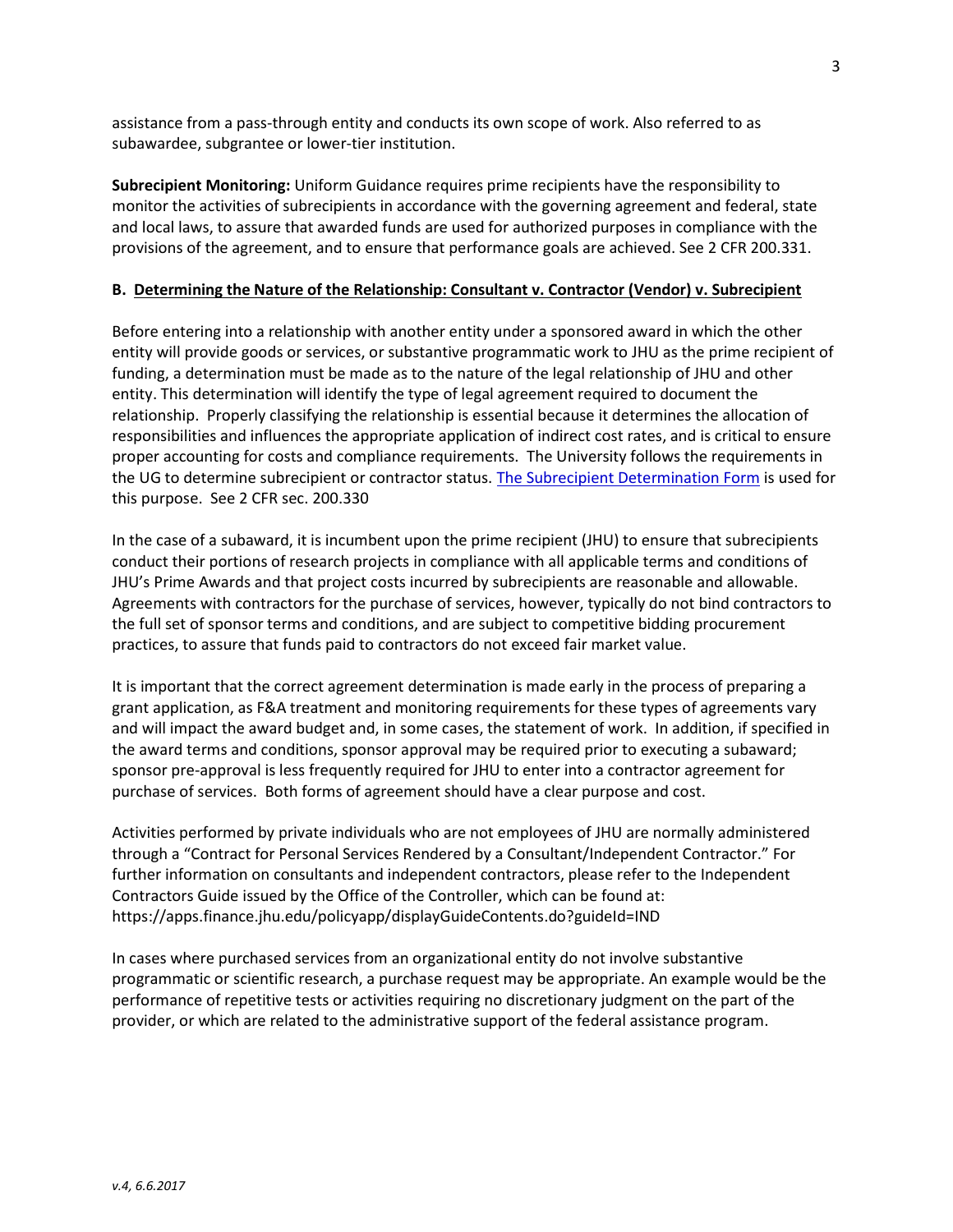A **subrecipient** relationship may be appropriate when many of the following factors are present:

- Substantive, programmatic work or an important or significant portion of the research program or project is being undertaken by the other entity.
- The research program or project is within the research objectives of the other entity.
- The entity participates in a creative way in designing and/or conducting the research.
- The entity retains some element of programmatic control and discretion over how the work is carried out.
- The entity commits to a good faith effort to complete the design or conduct of the research.
- The entity makes independent decisions regarding how to implement the requested activities.
- A principal investigator has been identified at the other entity and functions as a "Co-Investigator".
- There is the expectation that the other entity will retain ownership rights in potentially patentable or copyrightable technology or products that it produces in the course of fulfilling its scope of work.
- Publications may be created or co-authored at the entity.
- The entity provides cost sharing or matching funds for which it is not reimbursed by JHU.
- The entity has responsibility for compliance with Federal program requirements.
- The entity regards itself, and/or is regarded by JHU, as "engaged in research" involving human subjects under the Common Rule and therefore requires approval for its interactions with human subjects.

Subawards should have a detailed scope of work and a budget that specifies salary, fringe, supplies, and other direct costs, as well as appropriate F&A costs consistent with the subrecipient's indirect cost rate. Terms and conditions from a Prime Award are typically imposed on the subrecipient to the same degree that they are imposed on JHU as the prime recipient.

A **contractor** relationship may be appropriate when many of the following factors are present:

- The entity is providing specified services in support of, or ancillary to, the research program.
- The entity has not significantly participated in the design of the research or program itself, but is implementing the research plan or program activities of the JHU investigator.
- The entity is not directly responsible to the sponsor for the research, or program, or for determining research results.
- The services are performed in the entity's normal course of business and marketed to a range of customers, both for-profits and non-profits.
- Little or no independent decision-making is involved in the design and conduct of the research or programmatic work being completed.
- The agreement only specifies the type of goods/services provided and the associated costs.
- The entity commits to deliverable goods or services which if not satisfactorily completed will result in nonpayment or requirement to redo deliverables.
- The entity does not expect to have its employees or executives credited as co-authors on papers that emerge from the research or programmatic work.
- The expectation is that the work will not result in patentable technology or copyrightable products that would be owned by the entity.
- In the case of an individual vendor of consulting services, the person has no employment relationship with JHU, either academic or administrative in nature.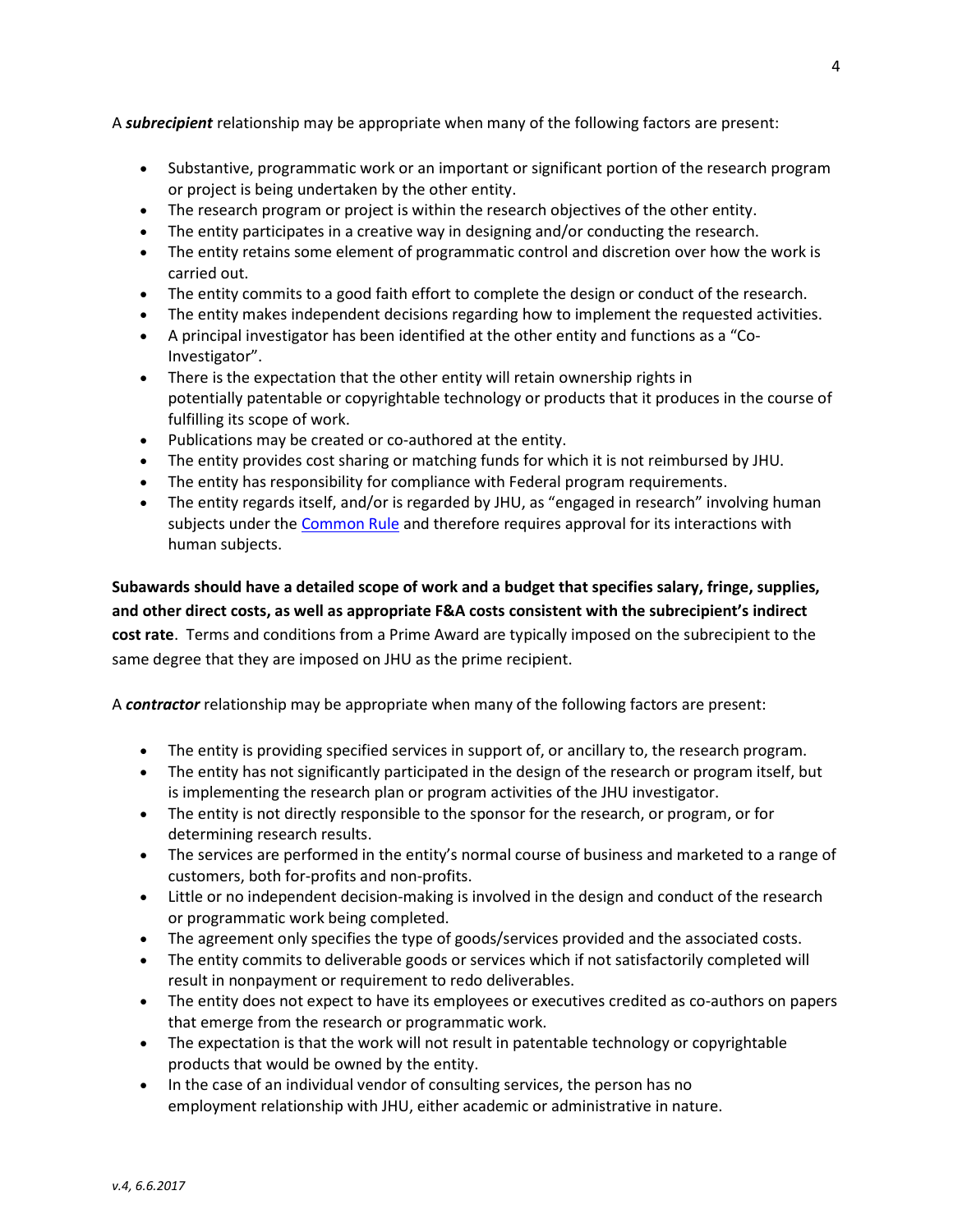It is not expected that all of the characteristics will be present. The PTE must exercise judgment should be used in determining whether an entity is a subrecipient or contractor. See 2 CFR 200.330 (c). Further information regarding vendor procedures and relationships can be found at the Sponsored Shared Services Supply Chain website: http://ssc.jhmi.edu/supplychain/policies.html

Misclassification may result in delays of subaward processing, and failure to include or exclude Facilities and Administrative (F&A) costs will lead to significant errors in budget calculations. The Principal Investigator (PI), through the department's administrative official, is expected to provide detailed information about the proposed vendor or subrecipient as well as a final Statement of Work to JHURA so that an accurate determination can be made. Any questions or concerns about this process should be directed to JHURA.

### C. Process

- 1. Determinations are made by JHURA on a case by case basis, at the proposal stage, upon review of the Subrecipient Determination Form completed by the department for each entity. A determination for "TBD" organizations will still be made at proposal stage to be either a subrecipient or contractor based on a statement of work, to the extent possible.
- 2. Before a proposal is submitted to an agency, JHURA will make the final determination, in consultation with the PI.
- 3. If organization is a subrecipient:
	- a. All parties will engage in discussions to ensure subrecipient can comply with all requirements.
	- b. If awarded, normal subaward process occurs, beginning with completion of the Subaward Request Form by the department, as described in this guide.
- 4. If organization is a contractor:
	- a. There will be no waiver of F&A on full amount.
	- b. Contractor may be paid directly through a PO or if the department needs to manage deliverables, JHURA may draft a Contract Services Agreement, which will be managed similar to a subaward, but will be signed by the Chief Procurement Officer, rather than JHURA, which is entered into the purchasing system through an ECPO created by the department, instead of a SPPO.
- 5. Once awarded, upload the Subrecipient Determination Form in the Subaward SWIFT Request.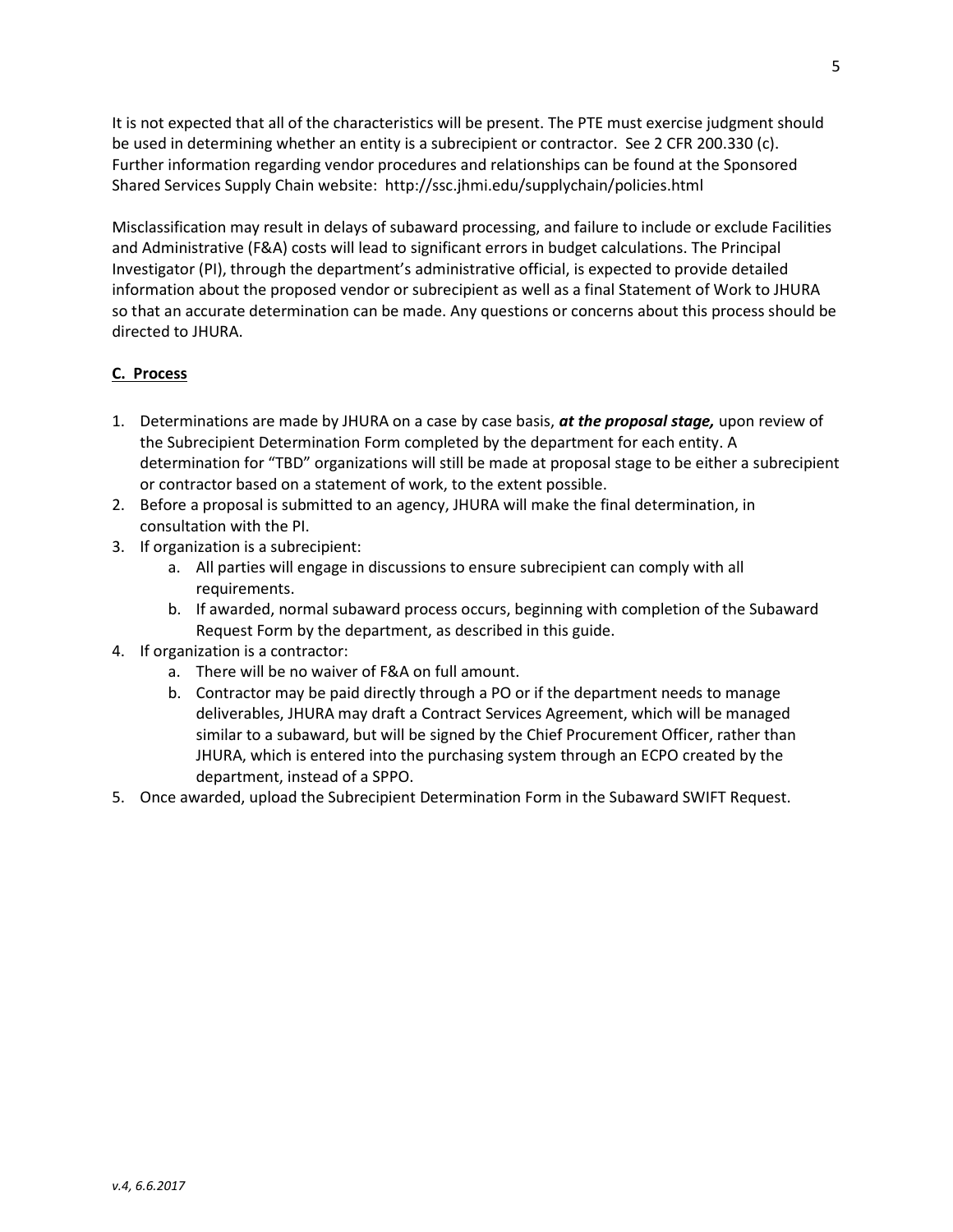# II. Overview of the Subaward Process

#### A. Administrative Process

Administrative responsibilities at various stages in the process are shared by the PI/department administration, JHURA and the Controller's Office/Shared Services.

#### Preaward Stage

- The subrecipient's proposal to perform a portion of the project's work generally is sent directly to JHU's PI, who reviews the proposal, determines whether the cost/price is acceptable (see Section IV.A.2, Cost and Price Analysis), and incorporates it into his or her prime proposal. The prime proposal is forwarded to JHURA, which examines it for form, policy adherence and sufficient detail and submits.
- Subawards under prime government awards require competitive bidding or sole-source justifications for their selection (see Section IV.A.1). This documentation must be provided by the department/PI at the time of selection of the subrecipient to the sponsor if required at the proposal stage, or at the time the department prepares the subaward checklist. A copy should be sent to JHURA.
- Subrecipients which are foreign, for profit or have never done business with JHU must complete a Financial Subrecipient Questionnaire along with available audit documents. For JHU, there are only two risk ratings: low and high. A high risk rating is for all subrecipients who have never done business with JHU previously, all foreign sites and for profit sites, all entities that do not conduct a Single Audit. Subawards to any new subrecipients will not be sent out until the questionnaire is received by JHURA. In addition, shopping carts must be established before sub sent out.
- JHURA will establish a risk classification for a new subrecipient, which will specify the additional monitoring terms required for the subaward. Existing subrecipient risk ratings are posted on the Controller's website. See https://apps.finance.jhu.edu/depts/frc/sub\_risk\_rating.html for risk rating spreadsheet.
- If required under FAR Clause 52.219-9 (subawards exceeding \$700,000 issued under federally funded prime contracts) the department must obtain a Small Business Subcontracting Plan from the subrecipient.

#### Subaward Creation Stage

• JHSPH: Once the prime award is received, the JHSPH department requests a 96 I/O from Finance via the Subaward SWIFT Form, found on the JHURA website. Complete the top portion of the form to request an I/O.

Other divisions: departments initiate a request for a 96 IO number through webforms (an interface that ORIS supports). These forms are workflowed to SPSS for the 96 number and the department is then notified of same.

• As soon as 96 I/O is received, departments should create a shopping cart in SAP. A subaward request should then be submitted through the Subaward Request SWIFT system.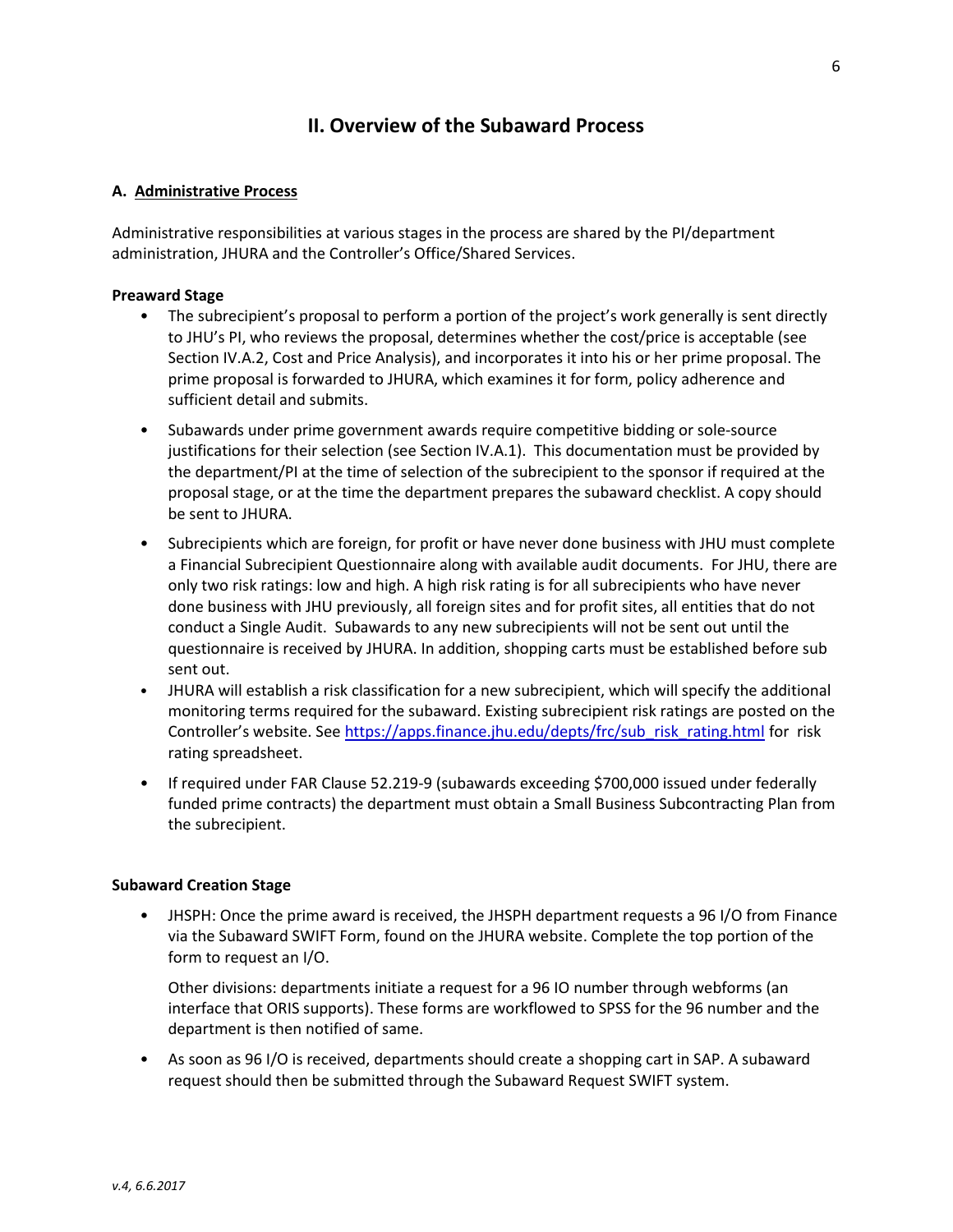- For modifications to existing subawards, an I/O request is not necessary. Complete only the bottom portion of the Subaward SWIFT Form.
- JHU is required to advise subrecipients of requirements imposed on them by Federal laws, regulations, and the applicable provisions of the prime award as well as any supplemental requirements imposed.
- JHURA drafts and negotiates the subaward, and once finalized, the subrecipient signs and returns the partially executed copy to JHURA. JHURA has sole signature authority to enter into the subaward. Work should not begin until the subaward is fully executed and, if new, the PO# has been issued. See attached Sample Domestic Cost Reimbursable USAID Subaward. JHURA has the final signatory authority for all administrative aspects of the subaward.

#### Subaward Management Stage

- The PI is ultimately responsible for ensuring compliance by reviewing all invoices and the technical progress of work completed by the subrecipient, before payments are authorized. Invoices must be reviewed for cost reasonableness, including confirmation of appropriate IDC rate, as well as appropriateness based on work performed. Each invoice requires completion of the "PI Certification for Payment and Performance Form" in order to be processed. See Attached.
- JHU via the PI remains accountable to the prime sponsor for funds management and compliance by subrecipients.
- Upon completion of the subaward, all appropriate closing documents are completed by the PI and JHURA and forwarded to the prime sponsor. The complete file is retained by JHURA for a predetermined period of time to satisfy all audit requirements.
- A Subrecipient Annual Audit Request will be sent annually by the Controller's Office, to subrecipients with JHU pass-through federal funding in excess of \$750,000 per fiscal year.
- In accordance with the terms and conditions of each subaward, all subrecipients shall make financial records available for review or audit by Federal agencies or JHU as requested.

#### B. Roles and Responsibilities

| Principal Investigator/Dept.     | <b>JHURA</b>                   | <b>SPSS/FRC/Controller's Office</b> |
|----------------------------------|--------------------------------|-------------------------------------|
| Review subaward SOW for          | Determine appropriate          | Consult with JHURA regarding        |
| technical feasibility            | organization status and assign | risk assessment when required       |
|                                  | risk rating                    |                                     |
| Perform cost and price analysis, | Screen subrecipients to assure | Ensure receipt of all necessary     |
| including reasonableness of      | not debarred, suspended, OFAC  | subrecipient audit information      |
| fringe benefits and IDC          | restricted, or ITAR/Commerce   |                                     |
|                                  | restricted                     |                                     |
| Provide competitive bid          | Draft, negotiate and execute   | Process invoices                    |
| information or sole source       | subaward                       |                                     |
| justification                    |                                |                                     |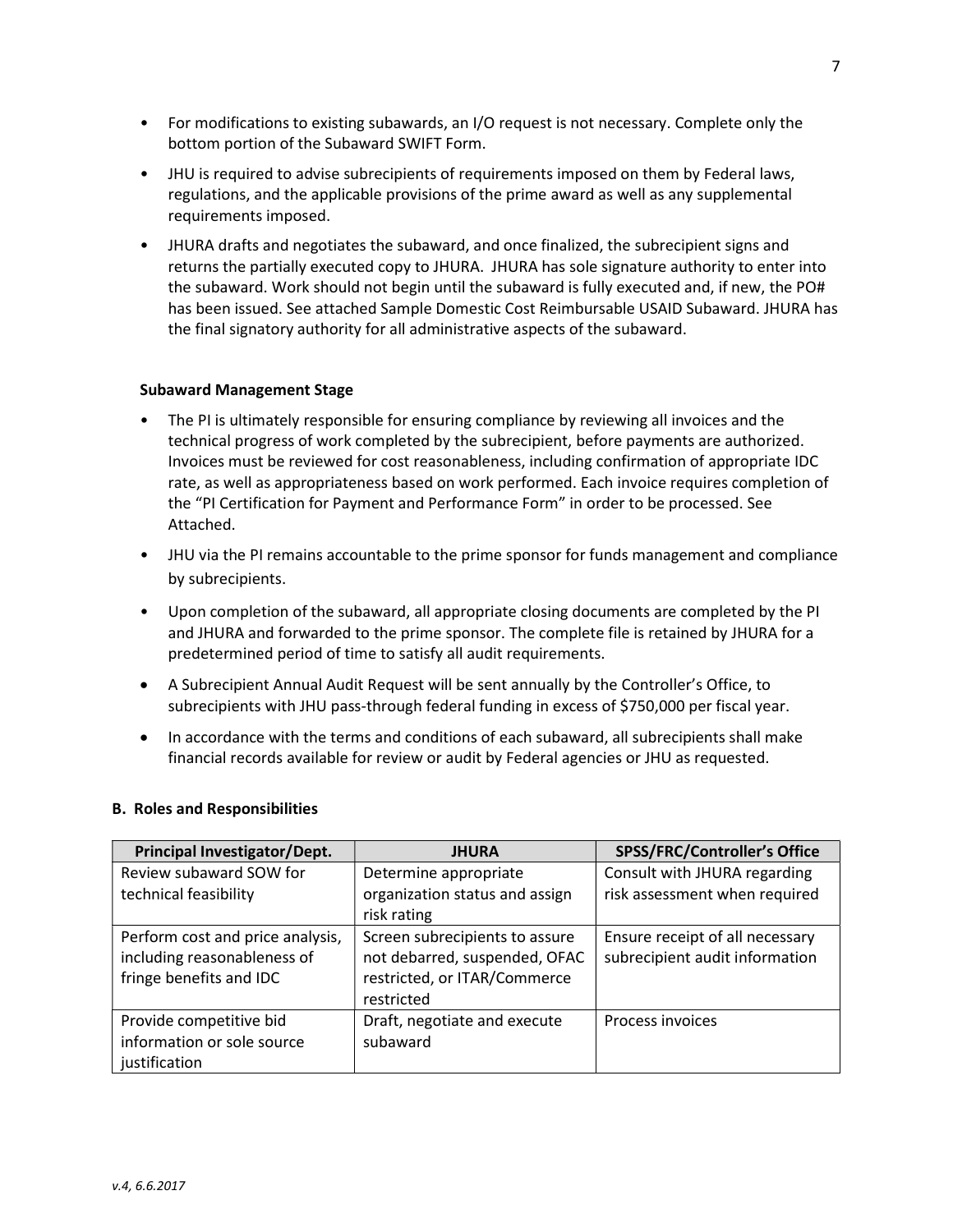| <b>Complete Subaward SWIFT</b>  | Final signature authority for all | Approve and execute             |
|---------------------------------|-----------------------------------|---------------------------------|
| Form with all required          | administrative actions including  | assignment and release forms at |
| information and attachments     | rebudgeting approval and          | closeout                        |
| included                        | subaward modifications            |                                 |
| Monitor subrecipient technical  | Collect additional closeout       |                                 |
| performance; review and         | documents including final         |                                 |
| approve reports and             | property and invention reports    |                                 |
| deliverables                    | and assignment and release        |                                 |
|                                 | forms, as necessary               |                                 |
| Monitor subrecipient spending;  |                                   |                                 |
| review and approve invoices     |                                   |                                 |
| prior to payment, and financial |                                   |                                 |
| reports including program       |                                   |                                 |
| income and cost sharing         |                                   |                                 |
| Confirm receipt of final        |                                   |                                 |
| technical report and all        |                                   |                                 |
| deliverables at closeout        |                                   |                                 |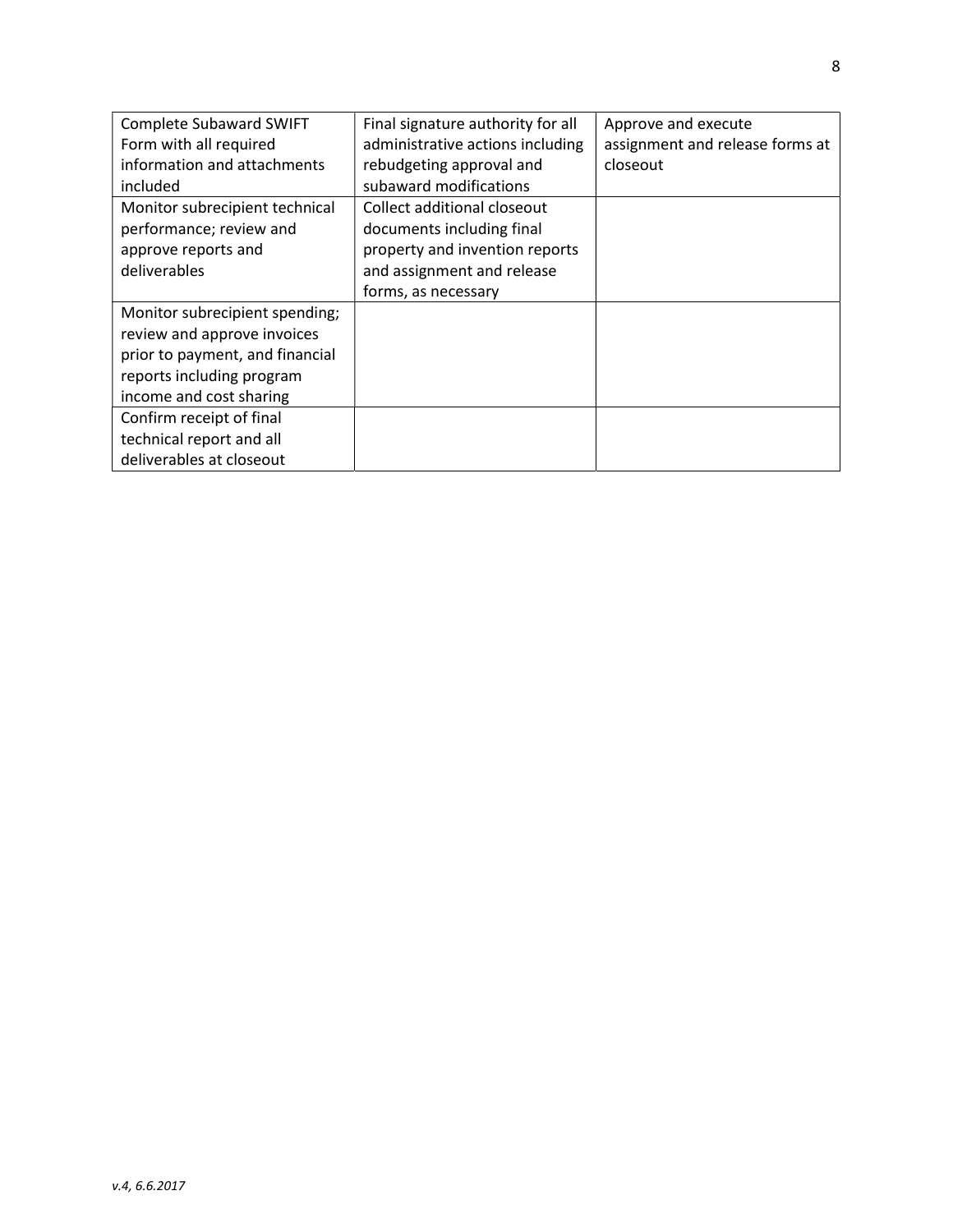# III. Policy

#### A. JHU Responsibilities

As a recipient of sponsored research funding, the University is required to ensure that funding is used for authorized purposes in compliance with applicable grant and contract terms, Federal and State regulations and University policies and procedures. As a pass through entity, JHU remains ultimately responsible and accountable to the prime sponsor for funds management and compliance by its subrecipients.

To satisfy the requirements of Uniform Guidance, it is the responsibility of prime recipients of sponsored funding to advise subrecipients of requirements imposed on them by laws, regulations, and the provisions of contracts or grant agreements, and any additional requirements imposed.

Under the Federal Funding Accountability and Transparency Act (FFATA), prime recipients of federal funding are required to report subawardee information to the FFATA Subaward Reporting System (FSRS). The data must be entered into FSRS the month following the date of the last signature. Subawards \$25,000 and over must be reported. The threshold for subcontracts is \$30,000. The data required to be submitted includes the DUNS number and confirmation of SAM registration for subawardees.

The terms of the subrecipient relationship is thoroughly documented in an agreement executed by JHURA and by an authorized representative of the subrecipient organization.

When a subrecipient receives a high risk rating, JHU requires it to submit general ledger back up for each invoice. JHURA ensures the Subawardsubaward contains broad termination and audit language, and any other additional terms that may be appropriate for the risk basis.

High risk subrecipients who receive a cost reimbursement subaward from JHU under a Federal award will also receive a "Subrecipient Welcome Packet", which provides guidance on financial compliance with federal regulations and JHU policies. The Welcome Packet includes best practices, good financial principles, and sample worksheets for accounting for costs.

#### B. Advance Payments

The University's preferred method of payment to a subrecipient is on a cost reimbursable basis. In situations where the subrecipient lacks sufficient capital, and the request has been approved by the respective Divisional Business Office, advances may be possible. Contact JHURA for more information. When a prime award explicitly approves an advance payment, federal regulations limit the advance to only funds for immediate need, which they define as 30 days. Documentation of determination of immediate need should be retained in department files, and uploaded into the Subaward Request SWIFT. General ledger detail is required for each invoice/reconciliation report in order to confirm the advance was properly expensed. In addition, the subrecipient is required to deposit funds into an interest-bearing account, and remit interest earned over \$250 per entity to JHU. JHU's FRC office will then remit interest to the government.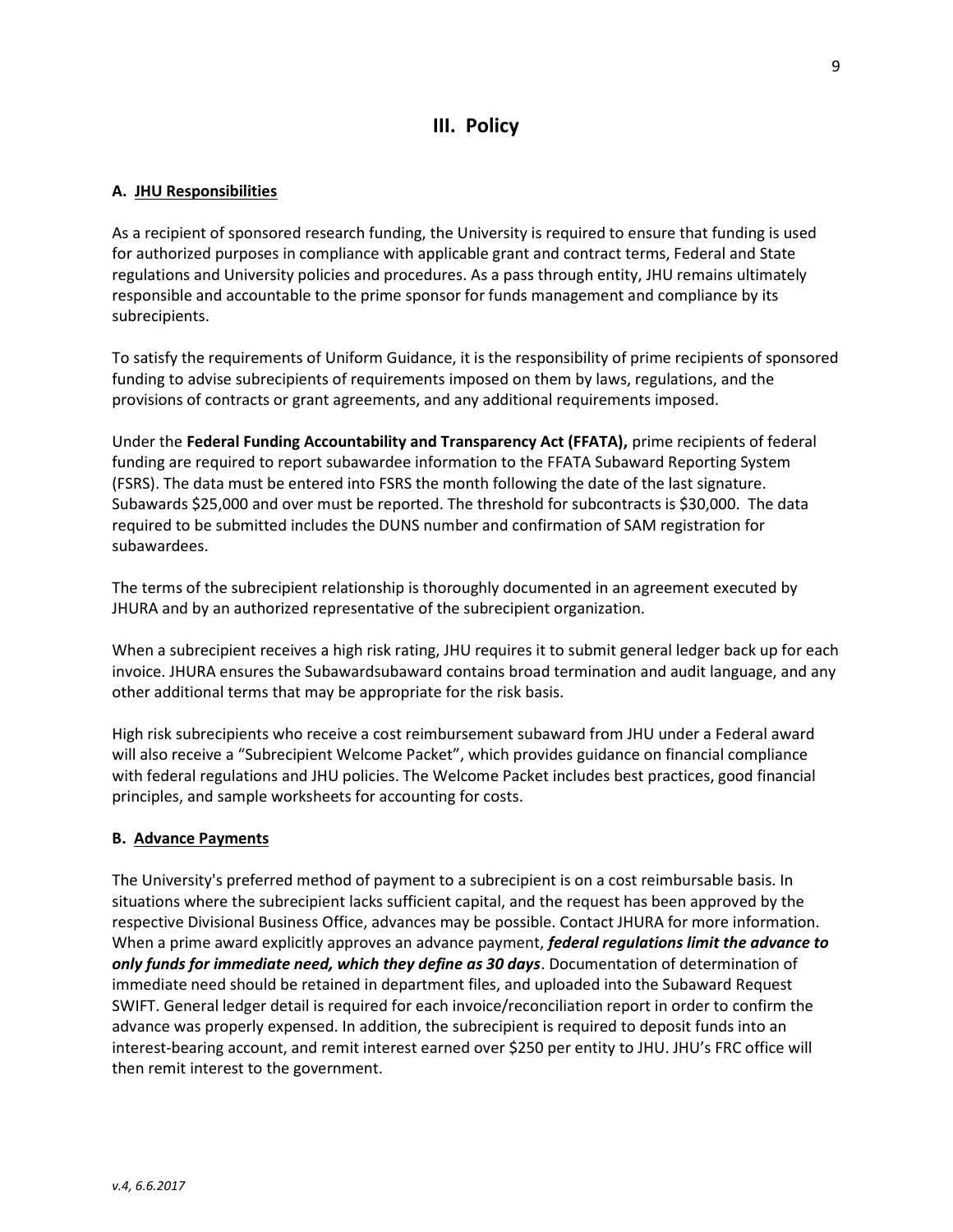Advanced payments are generally allowable on non-federal prime awards. For initial advance payments of more than 20% of subaward value, written approval from the department chair is required.

### C. Audits

The Controller's Office (Office of Financial Research Compliance) is responsible for obtaining and reviewing annual audit reports for the subrecipients. If their audit review reveals a problematic issue, they will contact JHURA and we may modify Subawardsubaward language as appropriate.

Subrecipients are required to make financial records available for review or audit by Federal agencies or pass-through entities as requested, under the terms and conditions of their subaward.

#### D. Subrecipient Monitoring

The PI is ultimately responsible for ensuring compliance with sponsor regulations and JHU policy by reviewing all invoices and the technical progress of work completed by the subrecipient, before payments are authorized. The PI is also responsible for monitoring requests for rebudgeting and reviewing the technical and financial reports of the subrecipient. The PI shall work with JHURA to request additional subawards or modifications if increases or decreases in time and/or support, or changes in the Scope of Work, are necessary for the collaboration.

JHU, as prime awardee, must maintain records of the receipt and disposition of all related program income generated by sponsor-funded activities and verify how cost sharing commitments are met. Accordingly, the subrecipient shall include the receipt of program income and cost sharing documentation, if applicable, on invoices and financial reports submitted to JHU.

When JHU departments have a field office that monitors subrecipients in a foreign country, the Chief of Party for that field office must certify annually that they are in compliance with all U.S. and country laws and regulations, and are not aware of any fraud.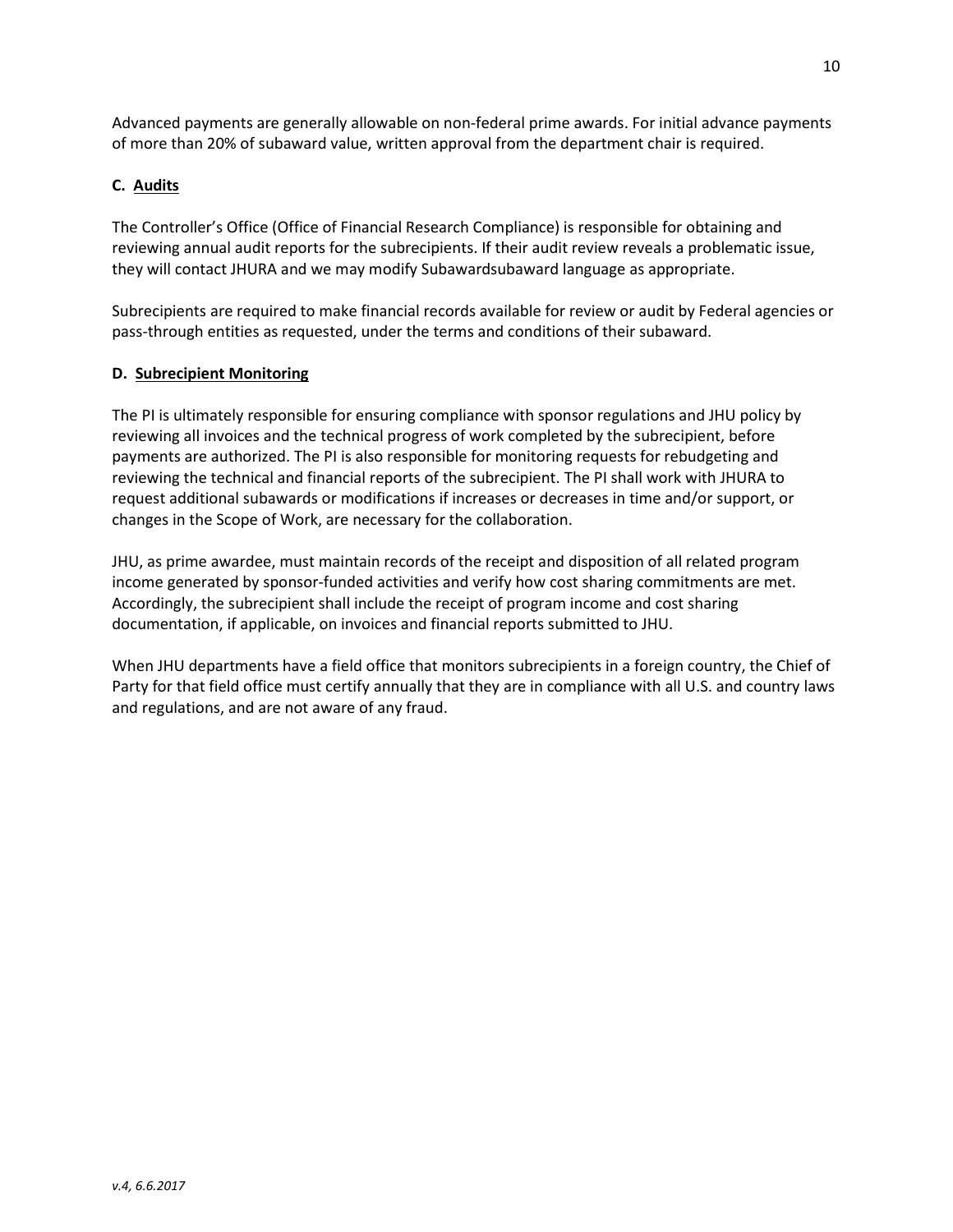# IV. Procedures

### A. Preaward/Proposal Stage

#### 1. Selection of Subrecipient

The PI is responsible for the due diligence involved with selecting a potential subrecipient  $at$  the proposal stage. It is the responsibility of the PI to ensure that the selection of a subrecipient is conducted in a manner to provide, to the maximum extent practical, open and free competition. The easiest way to do so is to competitively bid the work to be performed, which is appropriate when multiple possible sources exist to do the work. Solicitations for proposals from possible subrecipients shall be based upon a clear and accurate description of the technical requirements for the service to be provided and should clearly set forth all requirements that the offeror must fulfill in order for his or her bid to be evaluated by JHU. Subsequent awards to subrecipients should be made to the offeror whose bid is most responsive to the solicitation and is most advantageous to JHU, price and other factors considered, including that the proposed subrecipient is technically qualified. Positive efforts also should be made to utilize small business and minority owned business sources.

# Steps for Competitively Bidding a Portion of your Research Project

- 1. Collect ROEs (Rough Orders of Estimate) from all qualified entities.
- 2. Narrow the bidders based on those ROEs and submit to each a RFQ (Request for Quote) which includes specifications for the work. Include the financial questionnaire if necessary.
- 3. Collect responses and choose the appropriate entity based on a number of criteria, not just cost or price.
- 4. Document every step of your process for audit.

In cases where the nature of the program is collaborative with one or more outside entities, such collaboration should be clearly identified in the proposal. If the project requires performance from a single source because the required services or expertise are not available from other sources, the PI is required to provide sole source justification, identifying the need for the particular services and why the selected subrecipient is the only source available for those services.

### Sole Source Justifications Must Include:

- Specific description of the supplies and services required to meet the needs
- A statement of facts that show the unique qualifications of subcontractor to meet those needs
- A description of efforts made to locate other sources of supply
- Documentation that the anticipated cost is fair and reasonable
- Any other information supporting the use of other than full and open competition

If subrecipient is a foreign entity, for-profit or small non-profit, a determination of the following must be made before deciding to engage them as potential recipients of federal funding:

- Are they qualified to receive Federal funds?
- Do they have internal controls in place to manage and track the funds?
- Have they ever received Federal funds?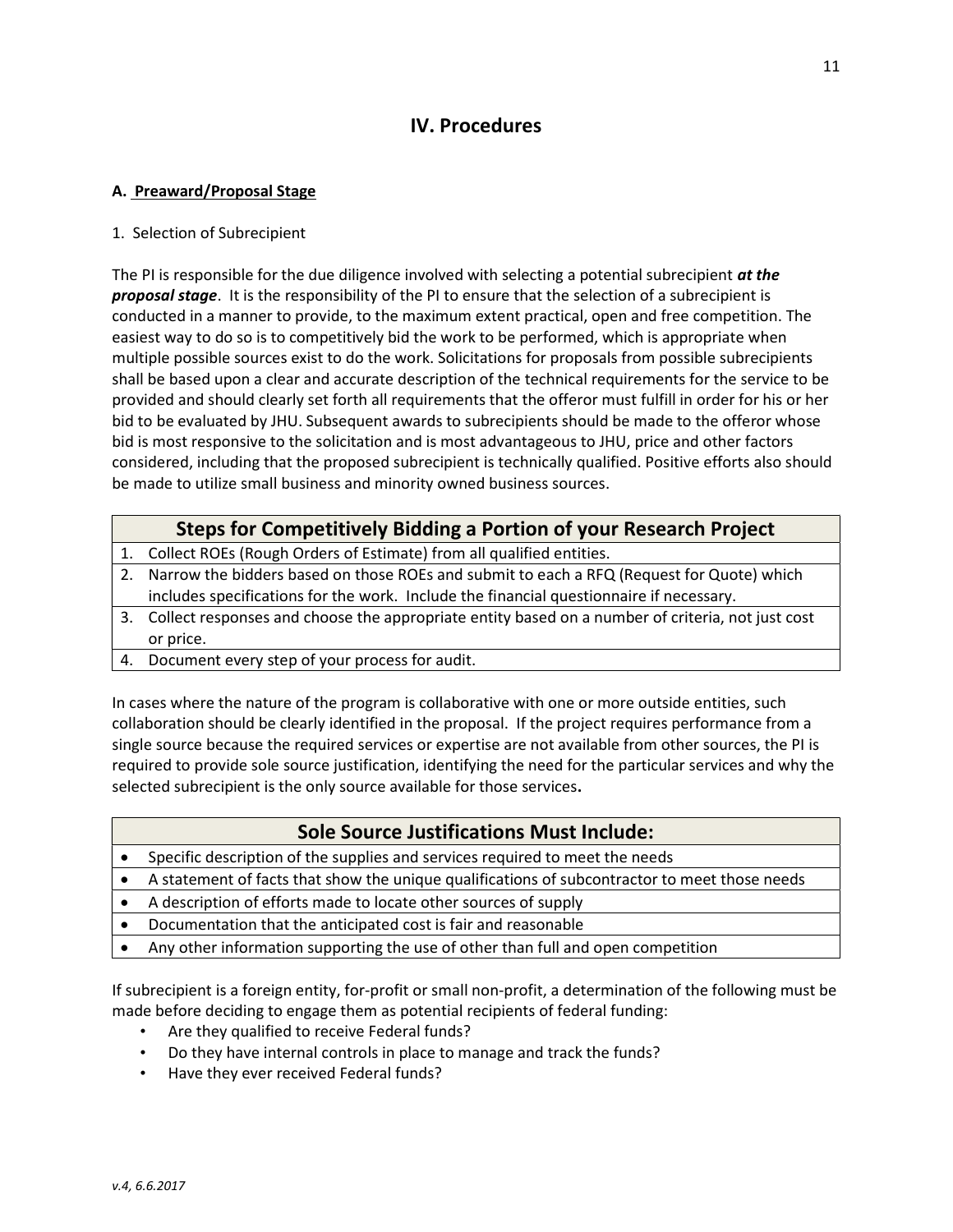A subrecipient questionnaire is used to gather this and other financial and accounting information about an organization to determine if the potential subrecipient is an organization with whom JHU should do business (see Appendix).

In the case of subawards on prime government contracts, JHURA requires that documentation concerning the selection (from a competitive bidding process or a sole source written justification) be included in the Subaward SWIFT Form.

### 2. Subaward Payment Type

During discussions with potential subrecipients, anticipated payment mechanism should be raised. Generally we issue subawards as either a cost-reimbursement subaward or a fixed-price subaward. Cost reimbursement subawards should be used when the work is general and few, if any, deliverables are anticipated other than progress reports. Fixed price subawards may be used when specific, well-defined deliverables are listed in the statement of work. Under Uniform Guidance, the use of a fixed price subaward requires prior approval and cannot be written for over \$150,000. (See 2 CFR 200.332 and 200.201) Cost reimbursement subawards involve much more monitoring of performance and cost during the life of the project, and each invoice must be analyzed for reasonableness and for determining whether adequate work is being completed. With fixed price subawards, due diligence is done at the proposal stage through a price analysis, and invoices are paid only when deliverables are received and approved.

|           | <b>Cost Reimbursement (CR)</b>                                                                                                                  |           | <b>Fixed Price (FP)</b>                                                                                                                            |
|-----------|-------------------------------------------------------------------------------------------------------------------------------------------------|-----------|----------------------------------------------------------------------------------------------------------------------------------------------------|
|           | Provides for payment of allowable incurred<br>costs to the extent permitted in the prime<br>award                                               | $\bullet$ | Provides for a price that is not subject to any<br>cost adjustment on the basis of the<br>subcontractor's experience in performing the<br>contract |
|           | Establishes an estimate of total costs for the<br>purpose of obligating funds and establishes a<br>ceiling that the subrecipient may not exceed | ٠         | Provides for the maximum incentive for the<br>subcontractor to control costs and perform<br>the work plan in the most effective manner             |
|           | Work cannot be precisely defined or cost<br>precisely estimated                                                                                 | $\bullet$ | Appropriate if there can be a clear work<br>scope, solid cost estimate and well-<br>articulated deliverables                                       |
|           | Allows greatest flexibility (add \$ or time and<br>perform work within scope until funds/time<br>are exhausted)                                 | $\bullet$ | Lower administrative burden for JHU                                                                                                                |
| $\bullet$ | Common for other educational institutions,<br>hospitals, and non-profits                                                                        | $\bullet$ | Common for foreign entities and for-profits.<br>May be appropriate for small entities                                                              |

#### Cost Reimbursement:

Why might you want to issue one?

- SOW cannot be sufficiently detailed at start to create specific milestones
- Cost analysis at proposal stage is easier
- More control over spending can monitor by budget line item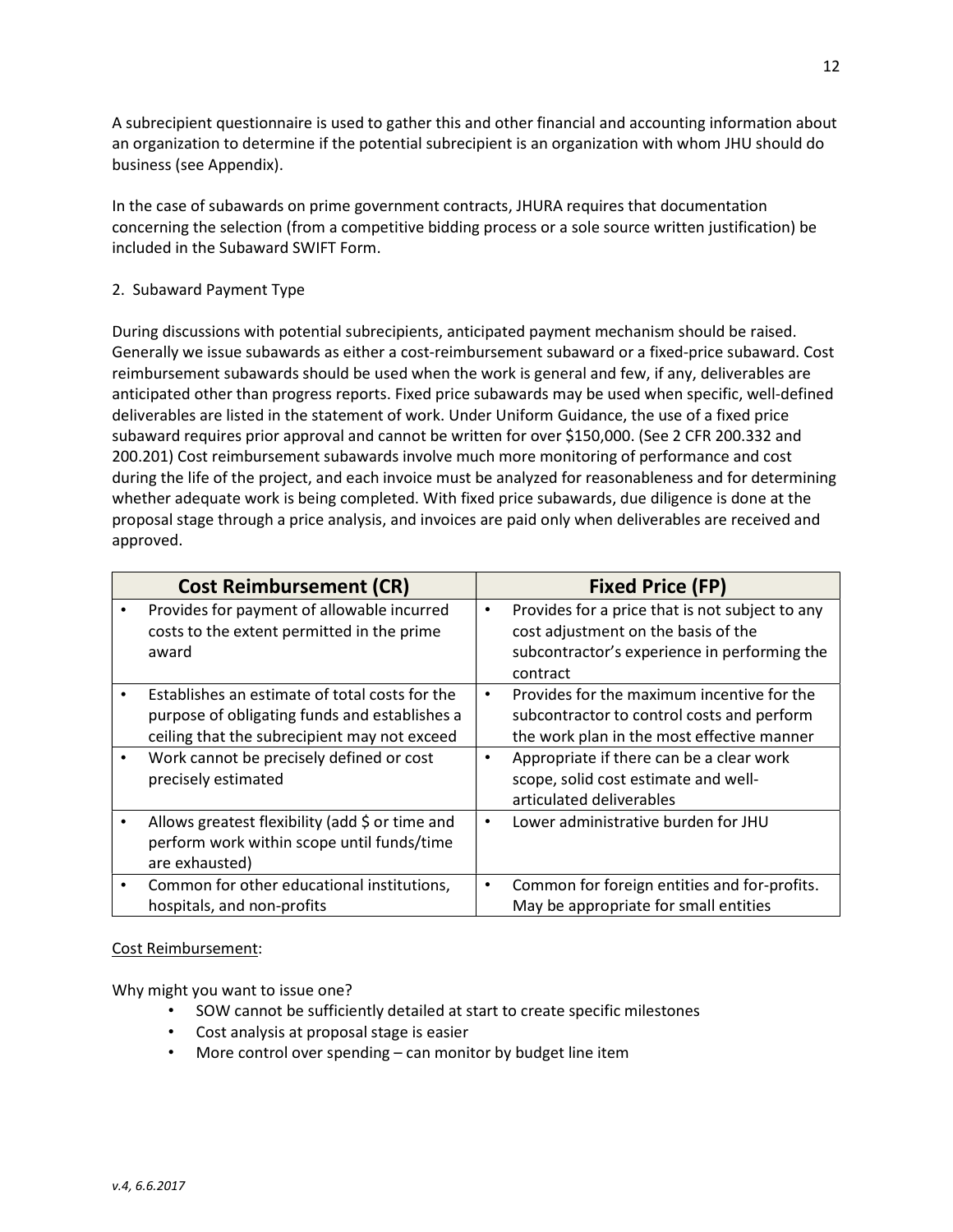Why might you not want to issue one?

- More onus on PI to ensure continued performance
- Increased reconciliation and financial reporting required
- If Subrecipient runs out of money, they aren't required to continue working

#### Fixed Price:

Why might you want to issue one?

- Subrecipient has freedom to rebudget within funding ceiling
- Limited financial reporting less administrative burden, no reconciliations
- Risk is on Subrecipient to provide all work within established price
- Effective way to provide initial funds to cash-strapped organizations
- Payments tied to deliverables provide incentive to complete work

Why might you not want to issue one?

- Comprehensive price analysis needs to be done upfront, before subaward is issued
- SOW and deliverables/milestone schedule needs to be specific and detailed; the more milestones, the better
- Modifications on price cannot occur unless there is a corresponding increase in SOW tasks/deliverables
- Subrecipient must perform work for a fixed price if they run out of money, they may lose incentive to complete performance

On rare occasion, a subaward can include elements of both cost reimbursement and fixed price. If the project is large and ongoing, JHURA can issue a master agreement and issue specific Task Orders for work. Task Orders under the same master agreement can be either cost reimbursement or fixed price, depending on the type of work.

Keep in mind that the subaward type does not have to match prime award type – JHURA can issue a fixed price subaward on a cost reimbursement prime award, and vice versa. Cost and/or price analysis, subrecipient risk assessment, and subrecipient statement of work should determine subaward type.

#### 3. Cost and Price Analysis

The PI is responsible for conducting and properly documenting a cost and price analysis when selecting a subrecipient, both when competitively bidding and when using a sole source. Cost and price analysis is required to be performed each time a subrecipient is proposed or selected, in accordance with Uniform Guidance. The PI will ultimately determine the appropriate cost or price for the required services. Prior to selection, the PI may contact JHURA to determine whether or not the potential subrecipients are debarred or suspended from receiving federal funds.

Cost or Price Analysis should be done at the proposal stage, before a subaward is proposed.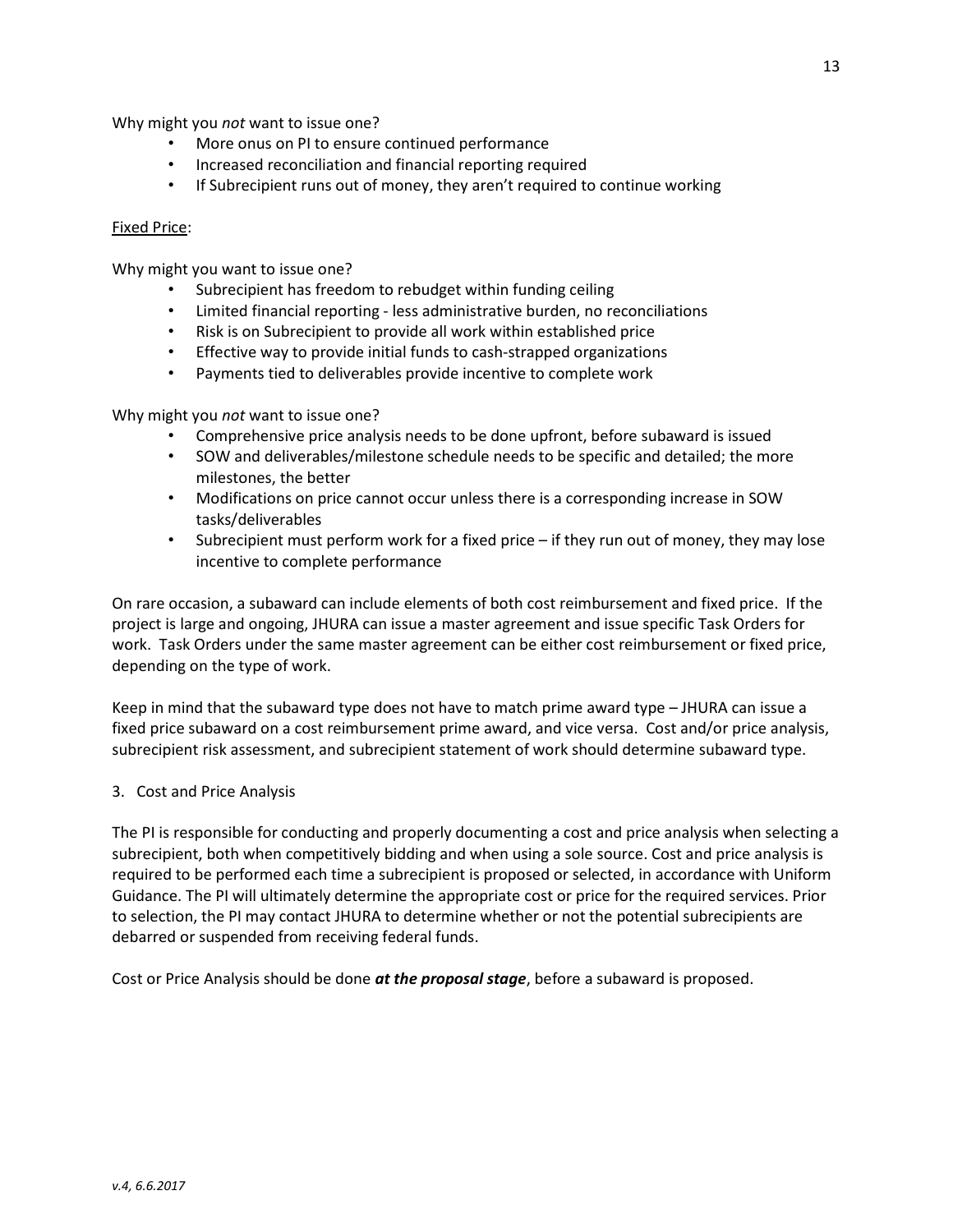- Have multiple quotes been received and compared for the services?
- Has cost/price been compared to similar services available in the marketplace/industry?
- Has the subrecipient provided a copy of their indirect cost rate agreement? If not, has some
- other appropriate documentation been reviewed for reasonableness?
- Have all costs been evaluated for reasonableness, allocability and allowability?
- Have details been documented in response to the questions above?

Cost Analysis - the review of separate elements of cost and supporting data. Required for costreimbursement subawards.

- Review of each cost element and supporting information
- Determine whether labor rates/hours/effort are reasonable in both cost and time required to perform the work
- Determine whether each cost is necessary and reasonable
- Evaluate cost trends and reasonableness of estimates
- Evaluate the application of F&A rates. Rates may be considered "reasonable" if:
	- Subrecipient has a federally negotiated indirect cost rate agreement
	- Subrecipient is requesting the 10% "de minimus" rate in accordance with Uniform Guidance
	- A Cognizant Federal Agency, such as DCAA, has reviewed and approved the rate
- Evaluate the application of fringe benefits rates. Rates may be considered "reasonable" if:
	- Subrecipient has a federally negotiated fringe benefits rate agreement
	- Individual costs (health insurance, life insurance, tuition assistance, etc.) are reasonably direct charged as actual costs
	- A Cognizant Federal Agency, such as DCAA, has reviewed and approved the rate
	- Subrecipient has received recent federal funding that included the same rate
	- Subrecipient has an independent audit approved financial statement with rates described
- Comparison of proposed subrecipient costs with:
	- Actual costs previously incurred by subrecipient;
	- Previous cost estimates from the subrecipient or other subrecipients for similar items;
	- Other cost estimates received in response to the solicitation; or
	- Independent estimates by technical personnel

Price Analysis - the review of the entire contract price without looking at individual items of cost. Appropriate when there is adequate price comparison. Required for fixed-price subawards.

- Used to evaluate the total price under fixed price awards (
- The review of the full price of the subaward without evaluating the individual cost elements
- Evaluate based on price comparisons:
	- Competitive bids
	- Published price lists
	- Compare to cost estimates
	- Market research
	- Historical data/experience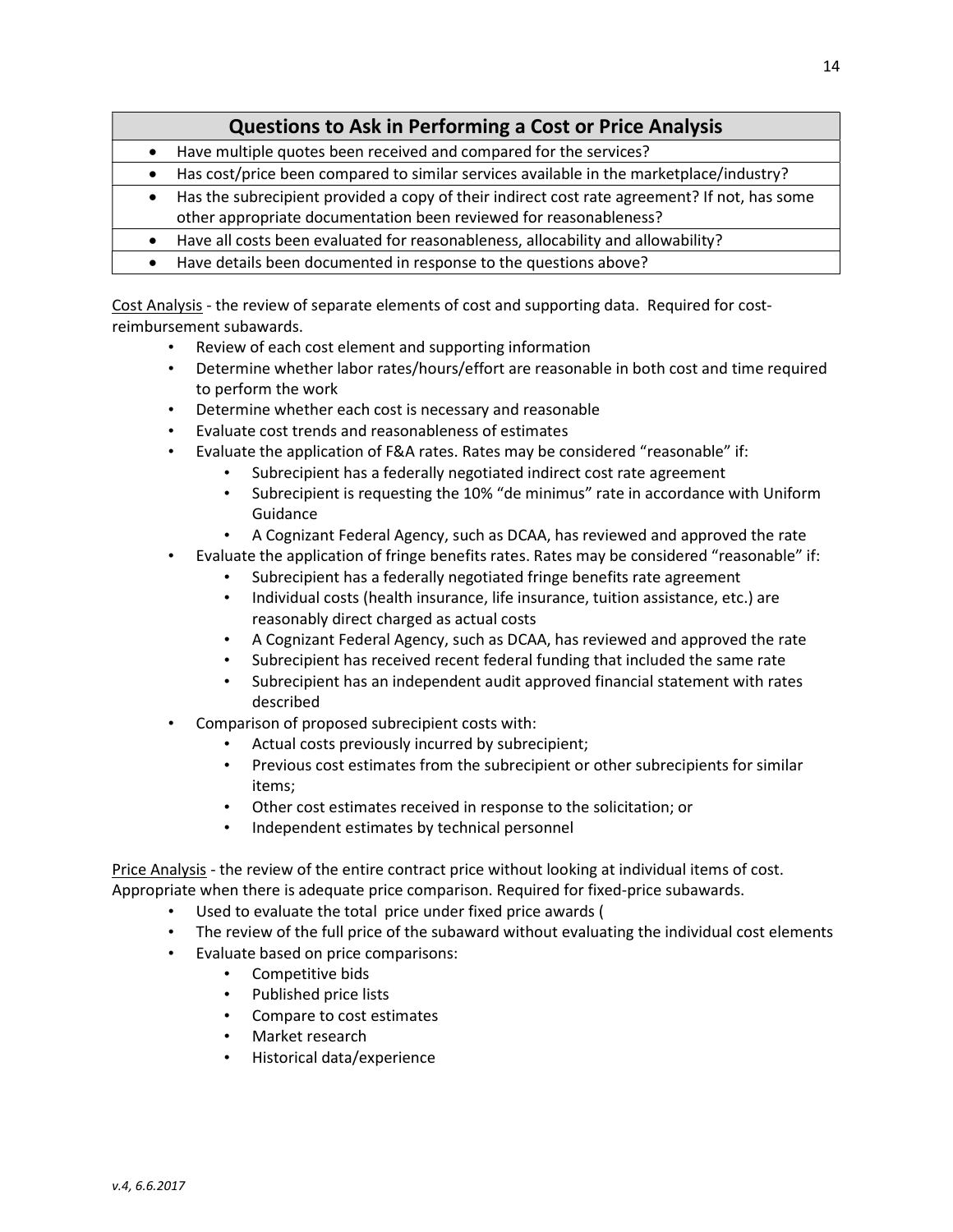#### 4. Incorporating the Subrecipient Proposal into the Prime Proposal

#### Statement of Work:

The PI and the subrecipient negotiate the Statement of Work ("SOW") for the subaward and it is included as part of the proposal submitted to the prime agency. The Statement of Work should be a concise narrative abstract of the work to be undertaken by the subrecipient. It is imperative that SOWs are clear. The majority of disputes involving a subrecipient are the direct result of an unclear SOW.

In the case of a fixed price subaward, the Statement of Work should also contain performance standards and deliverable/milestone schedules. Again, it's very important that the schedule is clear: they must list how much will be paid when for what. If you list deliverables in the SOW, those same deliverables should be included in your schedule.

Guidelines for the development of Statements of Work and deliverable schedules are attached as an Appendix.

#### Budget:

The costs related to subawards are included in JHU's direct cost portion of the prime proposal. When the anticipated subaward will be cost reimbursement, a separate subaward budget should be attached within the JHU proposal, providing a detailed breakdown of budget categories, such as salaries, wages, fringe benefits, materials, supplies, equipment, travel and other direct costs that are required in order to accomplish the specific aspects of the research that the subrecipient has been requested to perform. Percentages of effort for personnel should also be included.

Indirect costs and fringe benefits should be calculated using the subrecipient's negotiated rate agreement, or other substantiating documentation to support how the rate was derived in accordance with the cost analysis review, which must be submitted as part of the subrecipient's proposal and at the award stage attached to the Subaward SWIFT request. At the award stage, the JHURA Subaward Team will verify the rate contained in the subrecipient budget is appropriate to the subrecipient's negotiated F&A rate agreement and is reasonable and allowable. The JHURA subaward team may also review other supporting documentation to support (i.e. detailed budgetary explanation of how the rate(s) was derived, acceptance by the federal government on another recent federal award, acceptance by the federal government of the rate(s), etc.). If the rate is considered unreasonable, or the subrecipient does not provide the supporting documentation, JHURA will request a review by Cost Analysis for internal acceptance of the rate(s).

If cost sharing is required, the percentage and amount required should also be included in the subrecipient's budget. JHURA will review the subrecipient budget for overall reasonableness in light of the proposed activity.

When the anticipated subaward will be fixed price, a price analysis must be completed by the department prior to submitting the JHU proposal to the sponsor (see previous section). The fixed price amount can be listed as a single line on the JHU proposal budget, and described in the budget justification.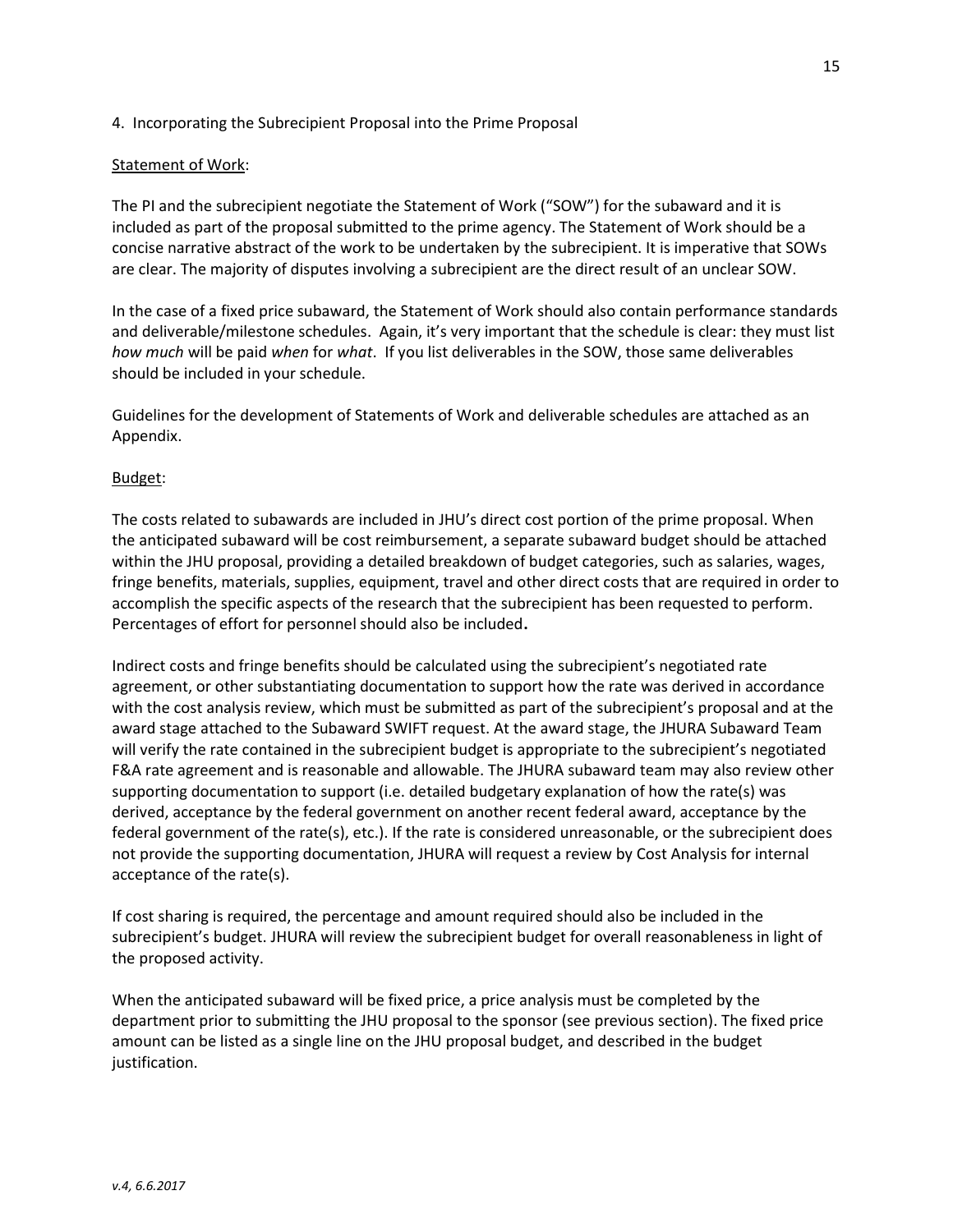Some sponsors limit foreign subrecipients, or organizations without a federally negotiated rate agreement, from recovering indirect costs. Non-Federal Entities (see definition at 2 CFR 200.69) without a federally recognized indirect cost rate may elect to charge a de minimis indirect cost rate of 10% of modified total direct costs (MTDC), which may be used indefinitely. The department should review the sponsor rules to ensure all costs included in the subrecipient's budget are allowable under the applicable federal rules and regulations. When including budgets for foreign subrecipients, all amounts must be listed in U.S. dollars (USD).

#### Other Documents

A Letter of Intent, signed by a designated business official of the subrecipient, may be included as part of the subrecipient's proposal. This individual should be someone who is authorized to commit the subrecipient's time and resources toward the work described in the subrecipient's proposal. For fixed price subawards, the subrecipient shall include a statement providing indicating that the attached quote will remain valid for a minimum of six (6) months from date of their proposal.

If required under FAR Clause 52.219-9, JHU must also obtain a Small Business Subcontracting Plan from the subrecipient and incorporate the Plan into the prime proposal when the total subrecipient budget will be \$700,000 or above over the life of the project.

JHURA reviews the subrecipient's proposal to determine compliance with solicitation instructions and federal and/or sponsor guidelines. Under federal law, agreements should be made only with responsible contractors who possess the potential ability to perform successfully under the terms and conditions of the proposed subaward. Consideration is given to matters such as subrecipient integrity, record of past performance, financial and technical resources and accessibility to other necessary resources. An online database is available to JHURA for checking the status of potential vendors and contractors to assure the organization is not debarred or suspended from receiving federal funds and to assure that the subrecipient is not otherwise considered a restricted party.

JHURA is responsible for ensuring that an analysis of the subrecipient's proposed budget or price has been performed by the PI. This is generally accomplished by review of the budget justification included in the proposal. Evaluation and verification may be necessary for each element of the cost/price to determine reasonableness, allocability and allowability.

At this stage of the proposal process, JHURA may require the subrecipient to submit a Certificate of Current Cost or Pricing Data, if applicable (subcontracts of \$750,000 and over on federal proposals).

The procedures outlined above are designed to accommodate the majority of subawards prepared by JHURA. In some cases, however, it may be necessary to issue a subaward which was not planned for or listed in the contract proposal. In such instances, these guidelines shall be followed as closely as possible and in consultation with JHURA.

#### DUNS Number and SAM registration for Subrecipients

For subawards governed by FFATA (Federal sponsors, subgrants over \$25,000//\$30,000 for subcontracts), a DUNS number is required for each subrecipient, including foreign subrecipients, for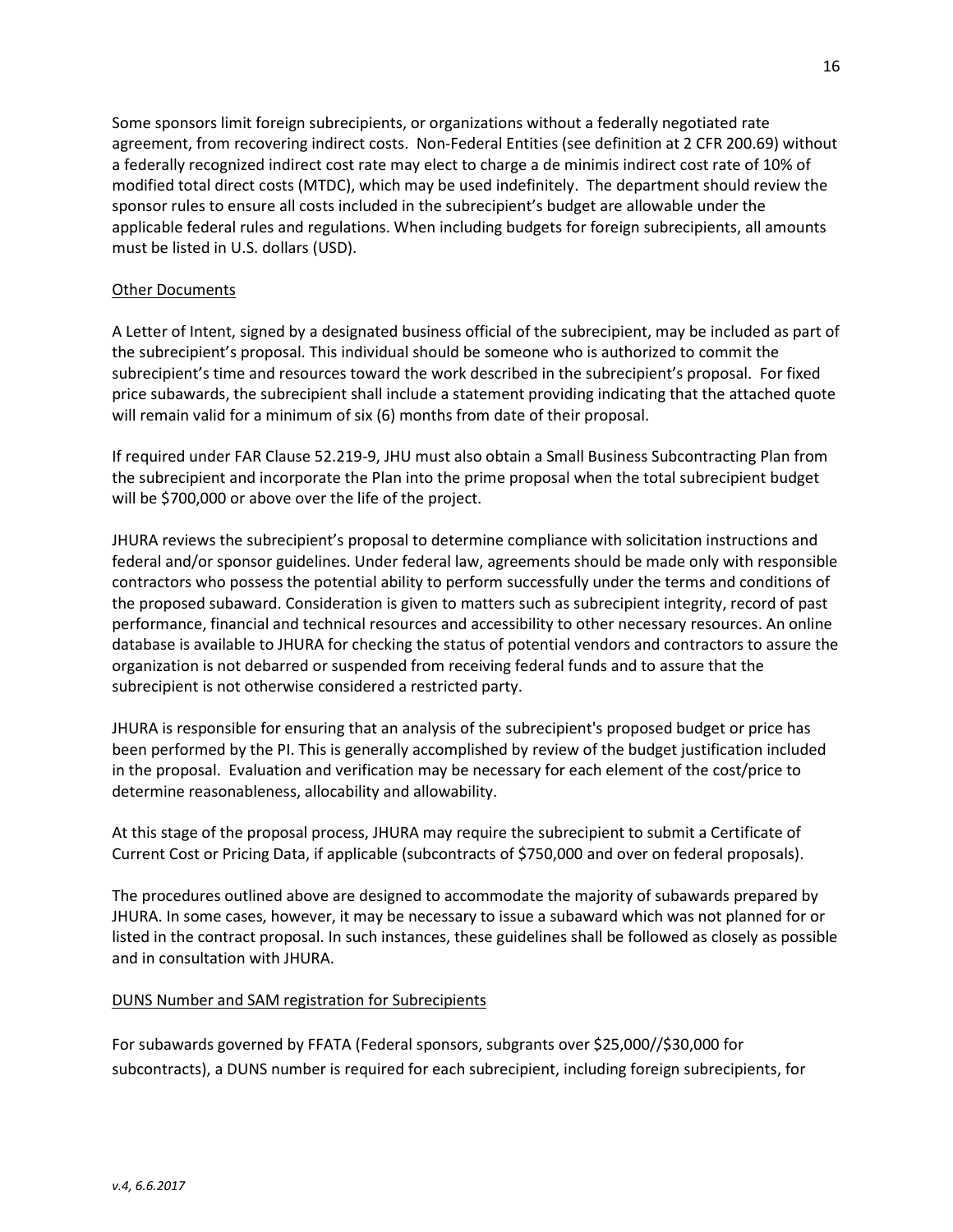regulatory compliance and reporting purposes. Dun & Bradstreet (D&B) provides a DUNS Number, a unique nine digit identification number, for each physical location of a business. See fedgov.dnb.com New DUNS numbers should be sent to the requesting party within a week. Once the subrecipient received the DUNS number, they must go into sam.gov and complete a record for their organization. This record must be maintained and updated annually.

#### B. Subaward Negotiation Stage

#### 1. Submission of a Subaward SWIFT Request

Once a fully executed prime award is received from the sponsor and set up in SAP, the department completes a Subaward SWIFT Request, available at https://jhurasystems.jhu.edu/Pages/default.aspx, which is also used to request a "96" I/O from the Office of Financial Operations for JHSPH awards. Other divisions will utilize the Webform system through ORIS to request a 96 I/O from Sponsored Projects Shared Services. This form needs to be fully completed, with all appropriate attachments included. Based on the information provided on the form, JHURA drafts a subaward and sends to the subrecipient.

Each prime sponsor has its own approval requirements regarding subawards. In some cases, approval is required for all subawards. This approval is often implied if the subaward was incorporated as part of the approved prime proposal budget. In certain instances, however, the sponsor's cognizant administrative official may require either the approval of the subaward document itself prior to execution or the provision of a copy of the executed document.

If the subrecipient is one with whom JHU has not previously done business, JHURA will require a completed/uploaded Financial Subrecipient questionnaire. JHURA may also request a copy of the most recent Single Audit or recent audited financial statements, as applicable, from the subrecipient.

#### 2. Risk Assessments

JHURA shall establish a risk classification, High or Low, for each new subrecipient and communicate the rating to Financial Research Compliance, PI and department. Such subrecipient classification shall specify the additional monitoring that may be required in the subaward. FRC maintains a Subaward Risk Assessment Spreadsheet. The process for completing the risk assessment will include:

- **EXECONSUM** Consulting the initial Subaward Risk Assessment Spreadsheet;
- **EXECTE:** Reviewing the Financial Subrecipient questionnaire;
- Reviewing last two years of Single Audits or financial statement audits

Contingent upon the specific subrecipient organization risk classification and the nature of the work proposed, JHU resources are focused on monitoring the subrecipients who demonstrate the greatest potential for non-compliance.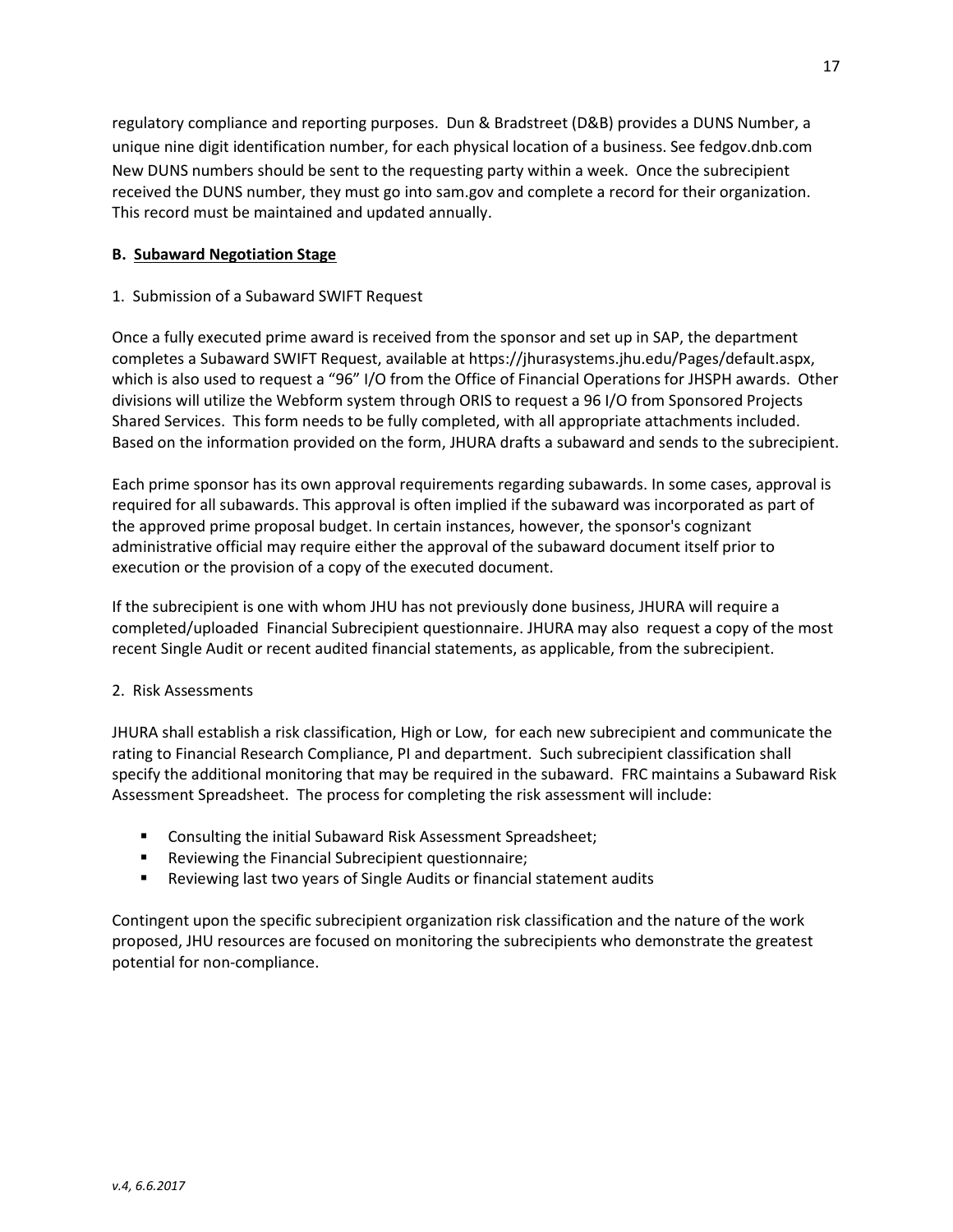The following factors will be considered during the risk classification process:

### Risk Factors to Consider

- **Prior, favorable experience with the organization and staff**
- **Subrecipient membership in the Federal Demonstration Partnership**
- **Subaward amount**
- **Prime award terms and conditions, and applicable regulations**
- Subrecipient is a foreign entity and/or performance location is foreign
- Subrecipient compliance history as a recipient or subrecipient
- **Subrecipient will use a lower-tier contractor**
- Subrecipient has well documented accounting guidelines, policies and procedures
- Subrecipient is a small start-up or a for-profit entity
- Subrecipient has required policies and process to assure compliance with federal regulations
- Amount of Federal funding subrecipient has received
- **Results of subrecipient Single Audit**

University policy states that the following situations require the subrecipient be classified as high risk:

- Subrecipient is a foreign entity
- Subrecipient is a for-profit entity
- Subrecipient is a domestic entity without a formal compliance audit
- Subrecipient is an entity with no prior JHU work history
- Subrecipient has received less than \$1m in Federal funding in either of the last two years.

All other subrecipients would be classified as low risk, and typically remain low risk unless audit findings or other extenuating circumstances warrant a change to high risk. Most domestic universities and established, larger domestic non-profit organizations are low risk.

All high risk subawards must include the following high risk language:

"Each invoice must be accompanied by a progress report, and: (i) be sequentially numbered; (ii) indicate the date(s) of performance by the Subrecipient; (iii) state the JHU Purchase Order number, the title of the project and the name of the JHU Principal Investigator; (iv) itemize costs in detail, in accordance with the Subaward budget; (v) include both current costs and cumulative costs ; (vi) include the Subrecipient certification, with authorized official's signature, that costs are appropriate and accurate and that payment has not yet been received; and (vii) be supported by a general ledger report originating directly from the Subrecipient's financial record keeping system. JHU may request supporting documentation in certain categories prior to or subsequent to approving the invoice. Supporting documentation includes, but is not limited to, travel receipts, purchase orders, invoices for services or supplies, or time records. All supporting documentation shall be retained and provided by Subrecipient to JHU upon request."

High risk language includes a review of general ledger (GL) detail with every invoice submission. In addition, the Department must conduct a desk audit at least twice a year.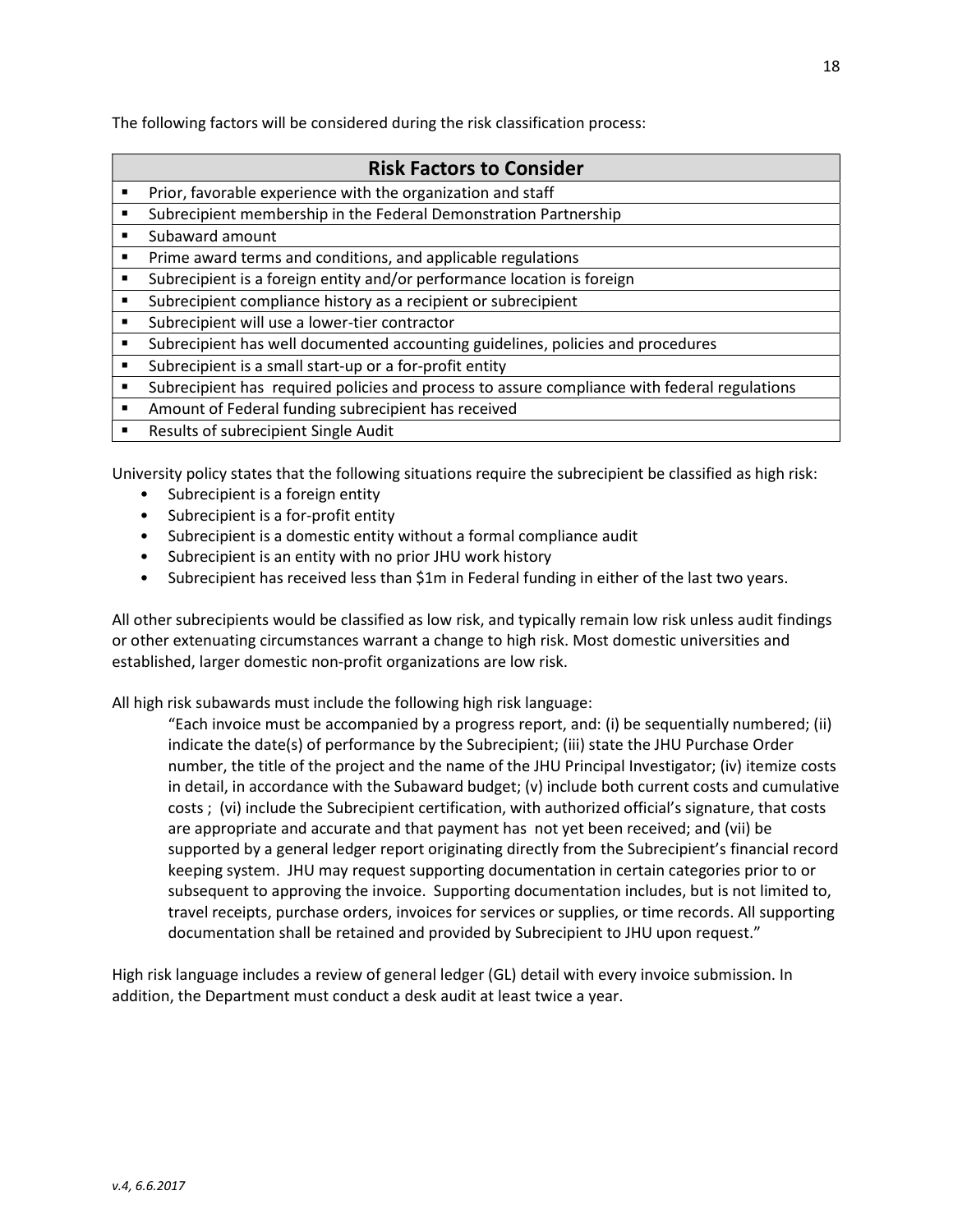#### 3. Drafting the Subaward

The prime award is reviewed by JHURA to determine any budgetary constraints; whether the terms and conditions that are included in the prime award (special provisions) are applicable to the subrecipient; whether any general provisions incorporated into the prime award are required to be flowed down to the subrecipient; and whether there are any certifications required of the subrecipient.

A subaward is drafted which is consistent with the terms and conditions of the prime award (type and provisions of award) and which is appropriate for the specific subrecipient (i.e. non-profit v. profit; risk category). Only JHURA is authorized to enter into negotiations with the subrecipient and execute the final subaward agreed to between the parties.

| <b>PRIME AWARD TYPE</b>            | <b>PRINCIPLES &amp; PROCEDURES THAT APPLY:</b>          |
|------------------------------------|---------------------------------------------------------|
| <b>Federal Government Grant</b>    | Code of Federal Regulations, including Uniform Guidance |
|                                    | Terms and Conditions of the Prime Award, Agency policy  |
|                                    | guidelines                                              |
| <b>Federal Government Contract</b> | Federal Acquisition Regulations (Title 48 of CFR)       |
|                                    | Terms and Conditions of the Prime Contract              |
| Non-Federal Sponsor                | <b>Sponsor Requirements</b>                             |
|                                    | Terms and Conditions of the Prime Award                 |
|                                    | Generally accepted accounting standards or Government   |
|                                    | <b>Accounting Standards</b>                             |

Applicable general provisions of the prime award must be incorporated into the subaward.

All applicable terms and conditions, special provisions and certifications detailed in the prime awards are required to be passed through to the subrecipient. These terms are included in the subaward (e.g. Cost Sharing, Program Income, Intellectual Property and Publications). Additionally, JHURA reviews and confirms compliance with Conflicts of Interest or Conflicts of Commitment regulations.

As required by Uniform Guidance, the subrecipient shall be informed of the prime award Catalog of Federal Domestic Assistance (CFDA) title and award name, award number (FAIN), award year, award type, prime sponsor, subrecipient name, subrecipient DUNS number, subaward period of performance start and end date, amount obligated, total amount of federal award, project description, name of federal awarding agency, whether the award is R&D, and indirect cost rate, in accordance with 2 CFR 200.331.

The subaward will also include certifications for research involving the use of human subjects or vertebrate animals, conflicts of interest, debarment and suspension, research compliance and compliance with other flow down requirements by the subrecipient organization, as necessary. For all subawards written on DHHS prime awards, additional Conflict of Interest language is included which requires subrecipients to have an enforced Conflict of Interest policy, and requires all conflicts to be reported to JHU. No DHHS funds may be used by a subrecipient until all conflicts are adequately managed.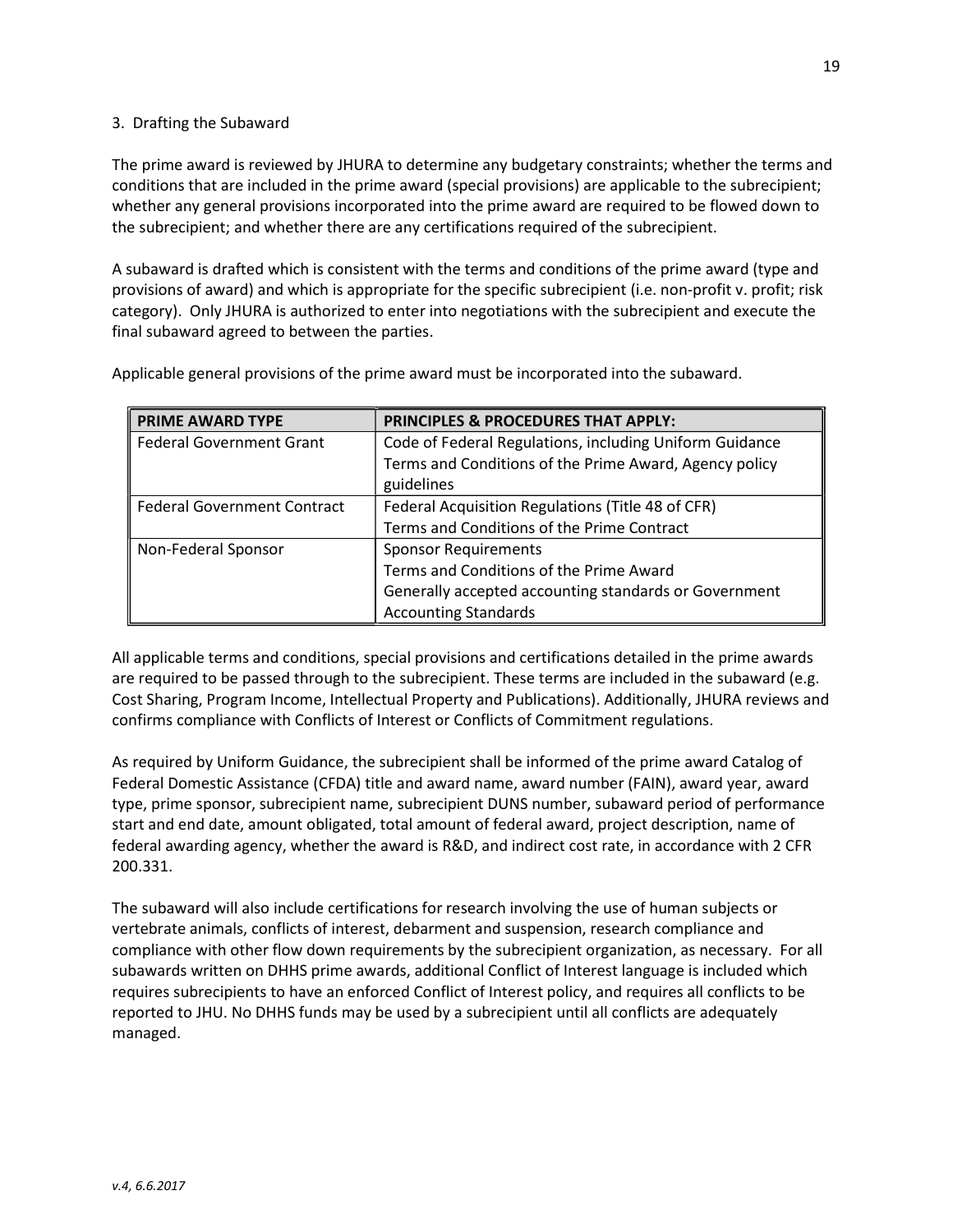4. Human Subjects Research Conducted in Subaward

If the subrecipient's research plan involves human subjects research, JHU is "engaged in human subjects research" whether the PI is conducting the research or merely flowing money to an entity conducting the research. As such, the PI should contact the appropriate Institutional Review Board well in advance of requesting a subaward to assure that IRB approval is obtained.

#### C. Negotiating the Subaward

JHURA exercises final approval rights and issues and executes all subawards and modifications. To ensure that subrecipients conduct their portions of research projects in compliance with laws, regulations and that project costs incurred are reasonable and allowable, the subaward will outline the expectations and requirements of JHU as the prime recipient and the subrecipient.

Any changes or modifications to the subaward shall be approved and executed through JHURA. This includes all JHU PI/departmental and subrecipient requests for rebudgeting, foreign travel, equipment purchases, subrecipient PI changes, lower tier subawards and the hiring of consultants.

JHURA will keep subaward documentation, stored in Oculus, in accordance with the University's Records Retention guidelines. Information about records retention is available online at:

http://www.controller.jhu.edu/acct\_recon/acct\_reconciliation\_guide/Chapter\_2\_Reconciliation\_Guideli nes.pdf

#### D. Subaward Administration

#### 1. JHURA Subaward Monitoring Responsibilities

JHURA is solely responsible for approving any administrative changes or requests from the subrecipient, including approval for rebudgeting, foreign travel, the purchase of equipment, and the hiring of consultants. JHURA will consult with the PI before approving or rejecting such requests. Sponsor approval may be necessary for certain changes.

During the course of the subaward, it may be necessary to issue subaward modifications. JHURA is responsible for the issuance and execution of all subaward modifications.

2. PI Subaward Monitoring Responsibilities

The PI holds final approval rights for all technical components of the subaward. The PI is responsible for reviewing subrecipient invoices, and providing payment approval via a "PI Certification for Payment and Performance" form, signed by the PI and included with each invoice. This enables the PI to monitor the rate of expenditure to determine if costs are reasonable, confirm that the work is progressing as planned and in accordance with spending, and if there will be sufficient funds for the duration of the project. The PI is responsible for monitoring all work in progress. Generally this will entail informal contact between investigators, although it may be desirable to request monthly or quarterly technical reports in the subaward document if the PI deems necessary. The PI should ensure compliance with the reporting requirements and inform JHURA if he or she needs assistance in attaining compliance from the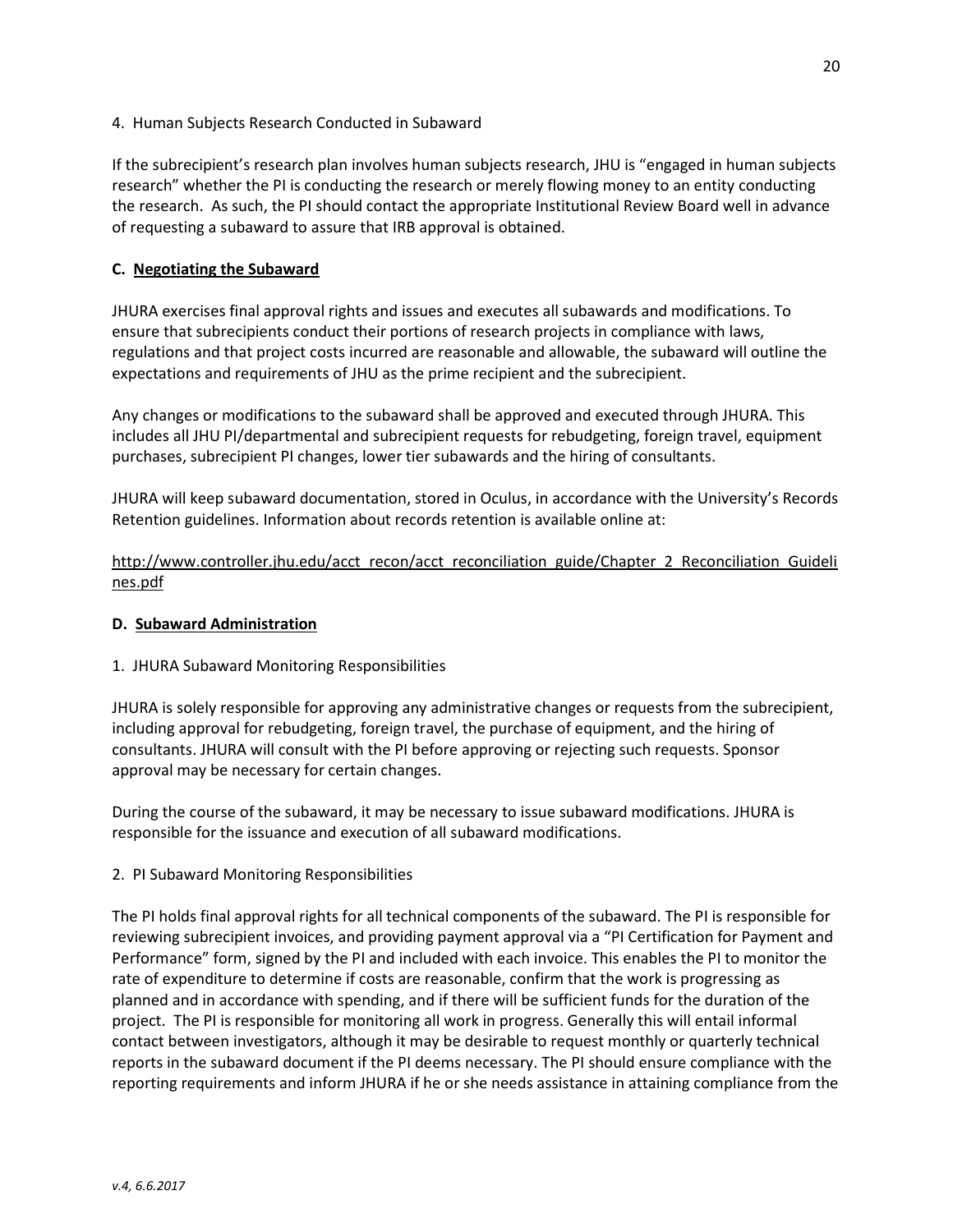subrecipient. For audit purposes, documentation of any communication with the subrecipient during the course of the subaward should be maintained.

Prior to issuing a subaward modification, the PI must determine if the proposed modification will involve a change in scope of work or objectives which will impact the project. In such a case, JHURA may be required to obtain sponsor approval prior to issuing a subcontract modification.

#### 3. Communication with Subrecipient

Information contained in the subaward states the deliverables required, administrative requirements and applicable laws and regulations with which the subrecipient must comply. The subaward and the referenced prime award define the subrecipient relationship. The PI and any designees administering the subaward should be familiar with the terms and conditions of the subaward. Communication should continue throughout the collaboration through telephone calls, emails, letters and site visits, as necessary. Any potential conflicts or issues regarding noncompliance should be immediately brought to the attention of the PI and JHURA.

In the event of noncompliance, nonperformance, or inadequate performance by the subrecipient, the PI should immediately contact JHURA to discuss possible courses of action, which may include withholding payment, suspending work, or terminating the subaward. Notice of such actions can only be issued by JHURA, and the PI and/or department should not discuss such possibilities with the subrecipient without first speaking with JHURA because of potential legal implications.

#### 4. Invoice and Payment Processing

When approving invoice payments to subrecipients on cost reimbursable subawards, the validity of expenses must be verified along with achievement of scientific and technical progress by the PI. This verification should be indicated by the PI signing and dating every invoice. Departments are required to request and review general ledger detail for each invoice to confirm the validity of expenses with high risk subrecipients.

When approving invoice payments to subrecipients on fixed price subawards, it is essential that the PI confirms that the subrecipient has completed satisfactorily all work required for a particular payment, and all deliverables and reports were submitted by the subrecipient and accepted by JHU.

Each approved invoice must be accompanied by a "Subrecipient Payment and Performance Certification" form, signed by the PI. See the Appendix for a copy of the form. **Invoices should not be** approved if subrecipient work was not performed, was performed unsatisfactorily, or was not accepted. Each certification form should be uploaded into SAP so that invoices can be processed.

| <b>SWIFT of Required Information for Subrecipient Invoices</b> |                                  |
|----------------------------------------------------------------|----------------------------------|
|                                                                | Name of the subrecipient         |
| п                                                              | JHU Purchase order number        |
|                                                                | Date of the invoice              |
| 0                                                              | Invoice number and project title |

Be sure all subrecipient invoices include the following standard data elements: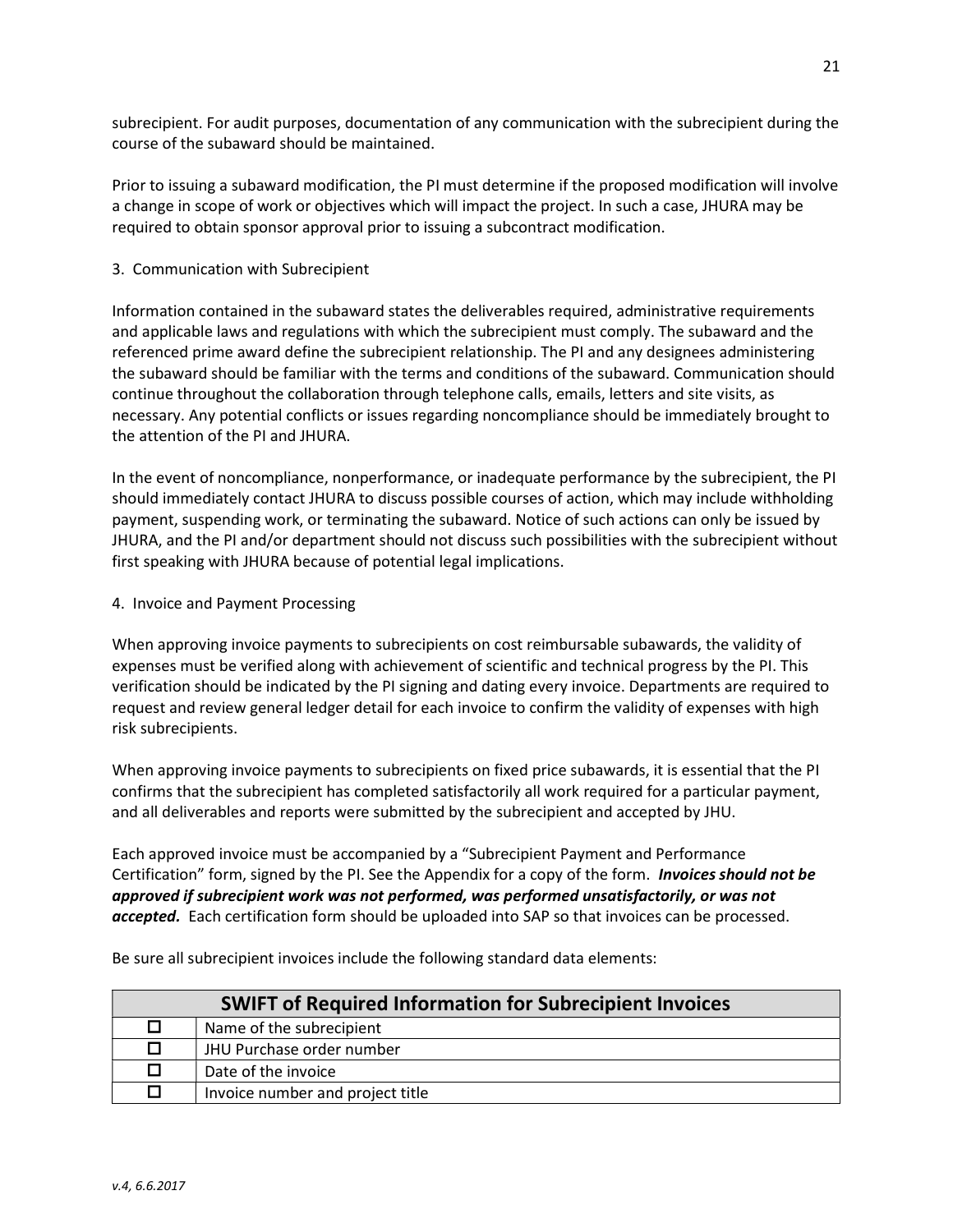|        | <b>SWIFT of Required Information for Subrecipient Invoices</b>                            |
|--------|-------------------------------------------------------------------------------------------|
| □      | Period of performance covered by the invoice*                                             |
| □      | Description of work performed and/or deliverables completed during the invoice period     |
|        | of performance                                                                            |
| П      | Invoice amount requested                                                                  |
| ◻      | Breakdown of costs in accordance with expenditure categories*                             |
| ◻      | Previous, current period costs and cumulative project costs*                              |
| ◻      | Cost sharing, if applicable                                                               |
| $\Box$ | Program income generated, if applicable                                                   |
| П      | Cash balance & interest earned (for advanced payments)                                    |
| ◻      | Contact person for invoice questions                                                      |
| $\Box$ | Certification as to the truth and accuracy of the invoice, such as:                       |
|        | "As an authorized representative of the organization, I certify that all Deliverables and |
|        | required work product due to date have been submitted, and expenditures reported (or      |
|        | payments requested) are for appropriate purposes and in accordance with the Statement     |
|        | of Work, Approved Budget and other requirements as set forth in the Subaward."            |

\*This information is not required on fixed price or fixed fee agreements.

In addition, invoices should be reviewed for financial accuracy, which include the following:

| <b>Subrecipient Invoice Review for Financial Accuracy</b> |                                                                                            |  |
|-----------------------------------------------------------|--------------------------------------------------------------------------------------------|--|
| ◻                                                         | Expense in line with budget category amounts                                               |  |
| П                                                         | Amounts aren't round dollars solely based on a percentage of budget                        |  |
| 0                                                         | Previous expense + Current expense = Cumulative expense for each budget category           |  |
| П                                                         | Column totals equal the amount of individual column amounts in total                       |  |
| П                                                         | Fringe cost are in line with salary expense for the agreed upon fringe rate                |  |
| 0                                                         | Facilities and Administrative (F&A) costs are in line with applicable costs for the agreed |  |
|                                                           | upon F&A rate                                                                              |  |
| П                                                         | Period of performance invoiced is not in advance of the current calendar date unless       |  |
|                                                           | Immediate cash needs are being met. If so, cash balances and interest must be tracked      |  |
|                                                           | and reconciled before additional payments can be made                                      |  |

As mentioned, high risk subrecipients with cost reimbursable awards must submit a general ledger (GL) detail with every invoice. Summary review should be performed by comparing GL detail to the invoice amounts. Review should be performed at the sponsor class level (i.e. salaries, supplies, equipment, travel, F&A, etc.), and total amount invoiced should be compared to the total per GL. Any discrepancies from this review should prevent invoice from being approved. Discrepancies should be resolved with the subrecipient and follow up actions properly documented.

For high risk subrecipients, detail review should be conducted twice a year, which includes summary review described above, detail review of selected line items to confirm if the cost are allowable, allocable, reasonable, approved in budget or within rebudgeting criteria as it relates to the terms and condition of the award and agency guidelines. Discrepancies from this review may trigger a desk audit, which is full review of all expenses and corresponding supporting documentation for selected invoices. This may also include review of F&A agreement, appropriate fringe benefits rates, time cards, effort,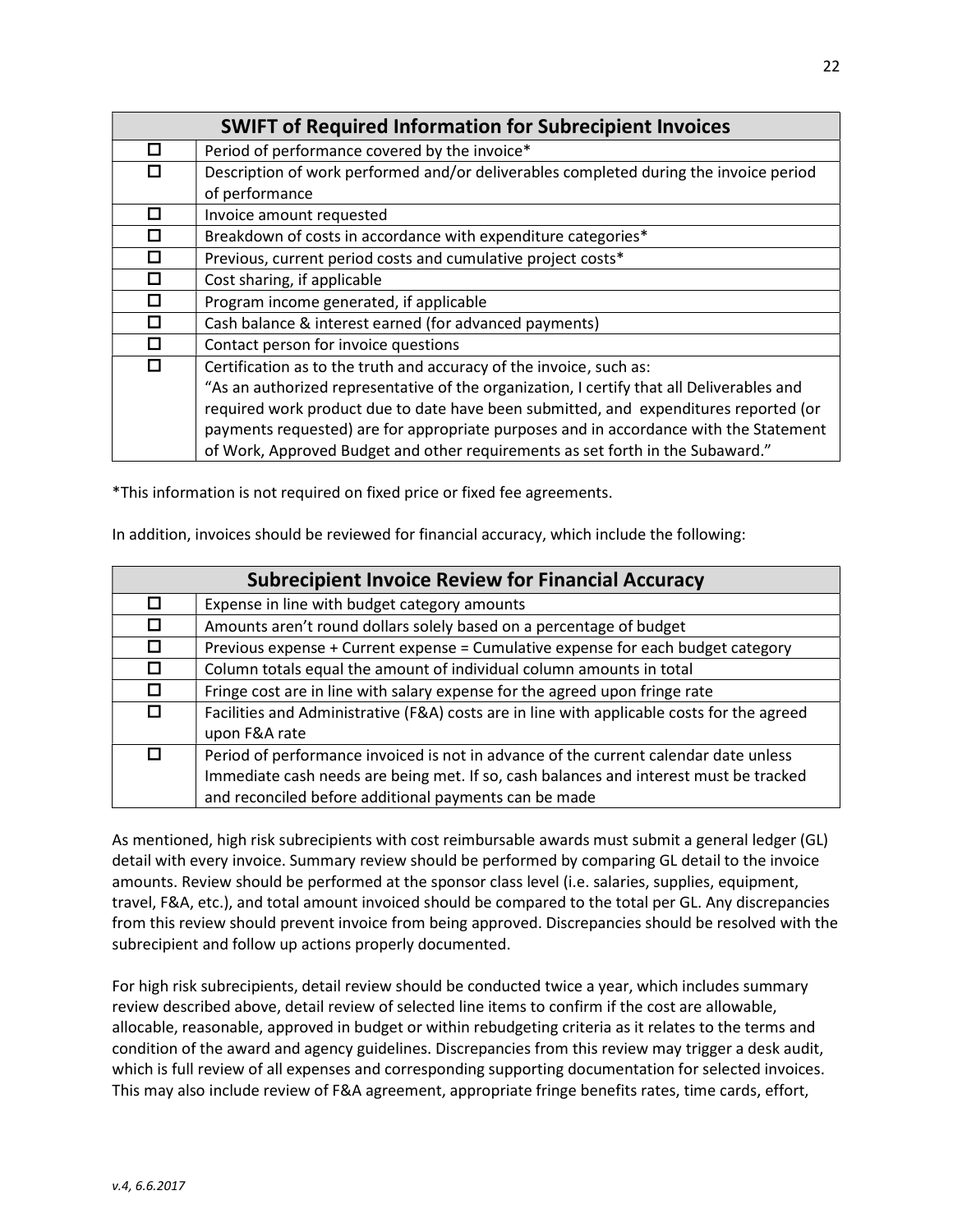reporting, receipt for supplies and travel, etc. If issues are encountered, the subrecipient can be required to provide additional backup documentation, or other steps can be taken to ensure financial compliance. If you discover any issues during a desk audit of your subrecipient, please contact the Controller's office immediately.

Failure by the subrecipient to submit any deliverables or required reports by the due date or an invoice with inadequate information is considered just cause for JHU to withhold any payments due or terminate the subaward. Incomplete invoices should be rejected by the PI and a new invoice should be obtained or additional information may be attached to the original invoice. No subaward invoices should be approved if the review notes discrepancies; these discrepancies and any other questions should be addressed directly by the PI and JHURA for resolution.

Uniform Guidance requires subrecipient invoices to be paid within 30 days of receipt, so it is imperative that invoices are carefully reviewed, approved, and submitted for payment in a timely manner. If an invoice cannot be approved in a timely manner, be sure to inform JHURA of the situation.

#### 5. Program Income and Cost Sharing

JHU, as the prime awardee, must maintain records of the receipt and disposition of all grant related income generated by sponsor funded activities and documentation regarding how cost sharing obligations are met, if applicable. The subrecipient shall maintain appropriate records to support JHU in fiscal compliance and responsibility under the prime award. The subrecipient shall include the receipt of program income and cost sharing on invoices submitted to JHU.

#### 6. Annual Subrecipient Monitoring (Compliance reports)

Tracking the status of subrecipients for the completion of audit reporting status shall be coordinated by Financial Research Compliance in the Controller's Office.

A Subrecipient Annual Audit Request will be sent annually to University subrecipients by the Controller's Office. Upon receipt of the completed Subrecipient Annual Audit Request, the Financial Research Compliance office will coordinate on-going risk management initiatives.

#### 7. Close Out of Subawards

JHURA reviews the subaward to determine what closing actions and documents are required from the subrecipient. The following reports are typically required for closeout within 60 days of termination:

- Final technical report sent to PI
- Final equipment report requested by department if necessary
- Final patent report sent to JHURA
- Final voucher sent to PI
- Release documents requested by JHURA if necessary

The PI is responsible for seeing that an acceptable final report and all deliverables are received from the subrecipient. If there is a problem getting a final report from the subrecipient, the PI should engage the assistance of JHURA. The PI reviews and approves the final invoice for authorization of the final payment to the subrecipient. The department performs a final desk audit of expenditures and, if necessary, may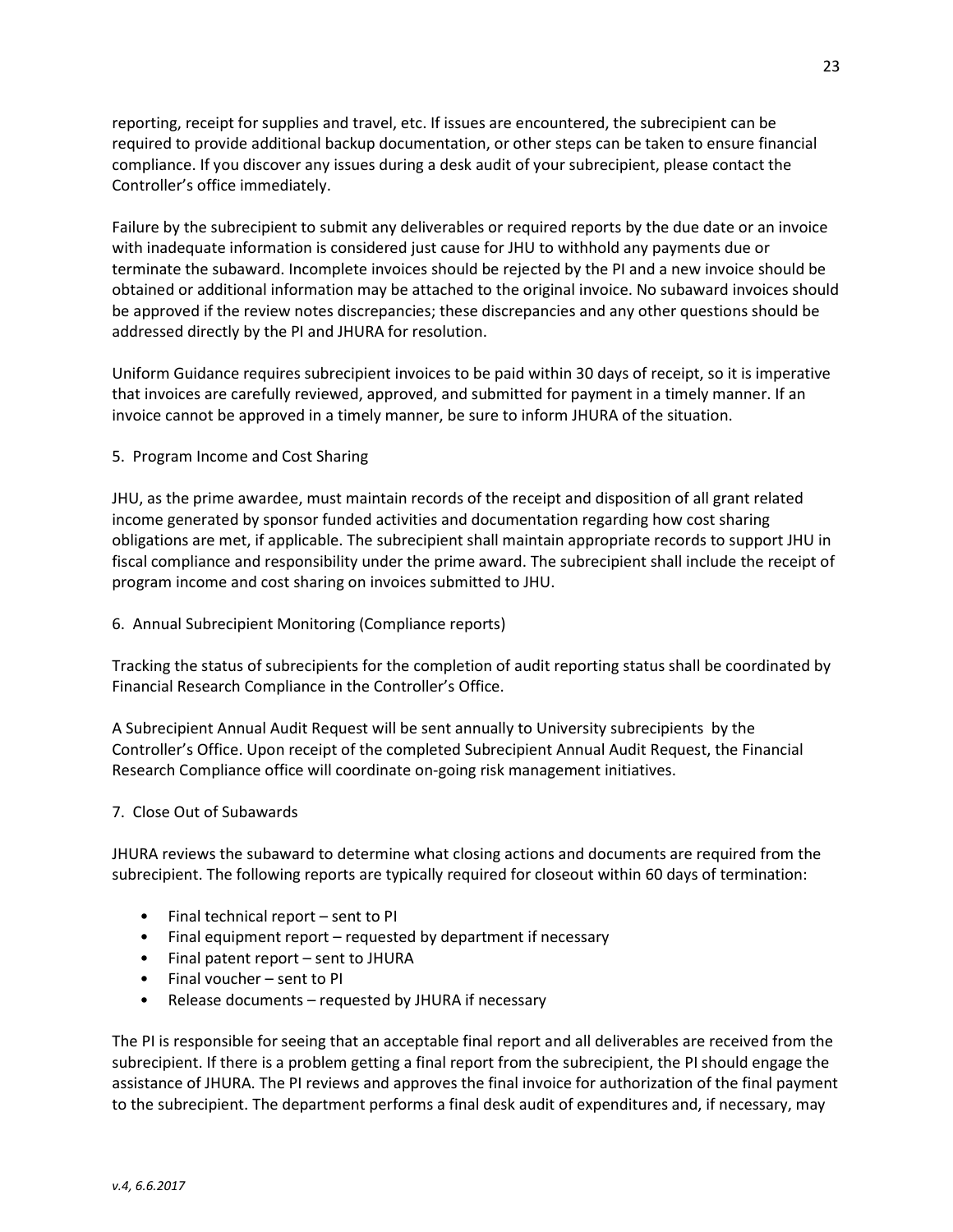request that there be a full audit of the subaward. The department and JHURA each retain the file for a predetermined period of time to satisfy all audit requirements.

The subrecipient award closeout process shall begin promptly upon the conclusion of the period of performance. Final invoices must be submitted to JHU in accordance with the time period specified in the subaward. Deliverables include audit documentation, performance reports, technical reports, financial reports, final invoices, property and invention reports, and Contractor's Release forms. Final payments to subrecipients shall not be approved until all closeout documents and deliverables have been received and approved by JHU.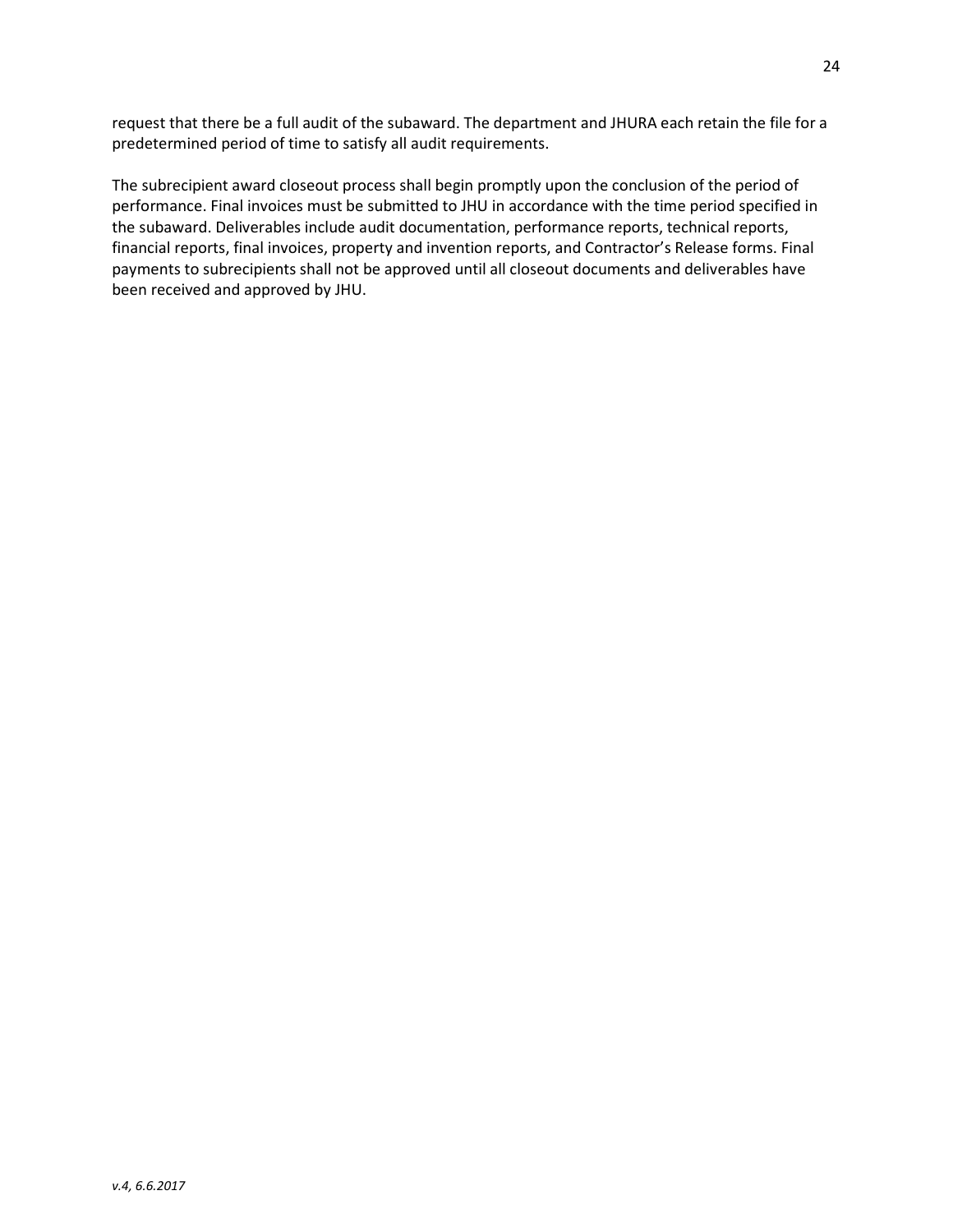# V. Divisional Subaward Procedures

|    | <b>JHSPH Subaward Process Summary</b>                                                                                                                                                                                                              |
|----|----------------------------------------------------------------------------------------------------------------------------------------------------------------------------------------------------------------------------------------------------|
| 1. | Department submits Subaward SWIFT Form for "96" IO (if new) and to initiate a new subaward or<br>the modification of an existing subaward.                                                                                                         |
| 2. | Finance reviews IO request against sponsored award documentation. If Finance discovers<br>discrepancies or has questions they will request clarification from the department.                                                                      |
| 3. | SPSS establishes "96" IO and sends email confirmation to department, Finance and JHURA.                                                                                                                                                            |
| 4. | JHURA, Finance and department receive notification of subaward IO creation from Shared<br>Services.                                                                                                                                                |
| 5. | Department initiates shopping cart using type SPPO.                                                                                                                                                                                                |
| 6. | SPPO shopping cart is workflowed to JHURA for review.                                                                                                                                                                                              |
| 7. | Subaward Assistant Director assigns SWIFT Request to responsible staff.                                                                                                                                                                            |
| 8. | JHURA utilizes information from SWIFT Request to create new subawards or subaward<br>modifications.                                                                                                                                                |
| 9. | Ensure all required uploads are attached, including financial subrecipient questionnaire.                                                                                                                                                          |
|    | 10. JHURA assess risk and provides risk rating to Controller's office and PI/Dept.                                                                                                                                                                 |
|    | 11. Any questions or requests for missing information are sent to the department contact listed on<br>the SWIFT Form.                                                                                                                              |
|    | 12. When complete, the subaward is emailed to subrecipient for signature.                                                                                                                                                                          |
|    | 13. Once partially executed subaward has been received by JHURA, it is processed for JHU signature.                                                                                                                                                |
|    | 14. The Subaward Specialist reviews the shopping cart corresponding to the subaward to confirm<br>recipient and amount. The shopping cart is approved or rejected.                                                                                 |
|    | 15. Approved shopping carts become purchase orders after their approval by JHURA; rejected                                                                                                                                                         |
|    | shopping carts are sent back to department. Approved modifications are updated in system by                                                                                                                                                        |
|    | Subaward Specialist-- increases PO by adding a new line to PO; emails a copy of the fully-<br>executed agreement to the department and Subrecipient                                                                                                |
|    | 16. For new subawards, Subaward Specialist adds PO# to subagreement and emails a copy of the fully<br>executed agreement to department and subrecipient.                                                                                           |
|    | 17. The fully executed subaward is then scanned into Oculus under the RA Subaward profile. The<br>original hard copy is maintained in JHURA's files.                                                                                               |
|    | 18. Departments are responsible for processing invoices and financial reports once PI approves<br>activity.                                                                                                                                        |
|    | 19. Approved invoices are sent to Accounts Payable with PI Certification Form for processing.<br>Department completes a Goods Receipt in SAP as final approval for the subaward invoice once<br>Accounts Payable has entered the invoice into SAP. |
|    | 20. Upon termination of a subaward, department contacts JHURA via email to remove PO<br>encumbrance (if necessary). JHURA reviews request and removes encumbrance through<br>delegated buyer role.                                                 |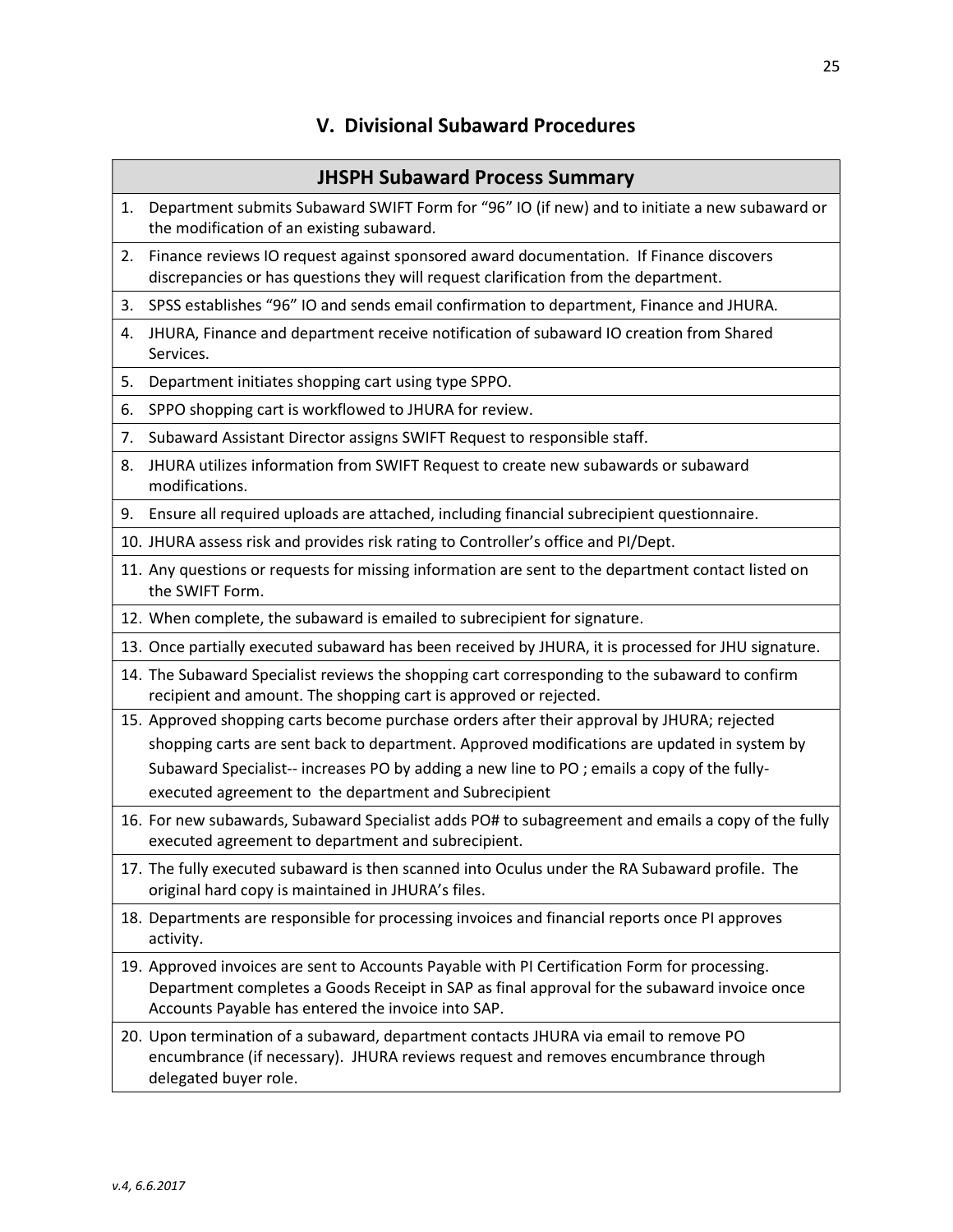# Homewood Subaward Process Summary

1. Department submits Subaward SWIFT to initiate a new subaward or the modification of an existing subaward. Ensure all required uploads are attached, including financial subrecipient questionnaire, subaward determination form if not in Coeus, budget, SOW, rate agreement.

2. Subaward AD assigns SWIFT Request to responsible staff.

3. Department completes Webform to request "96" IO if new.

4. SPSS establishes "96" IO and sends email confirmation to department and JHURA.

5. Department initiates shopping cart using type SPPO if new.

6. SPPO shopping cart is work-flowed to JHURA for review.

7. JHURA utilizes information from SWIFT Form to create new subaward or subaward modification.

8. JHURA assesses risk and provides risk rating, confirming with Controller's office.

9. Any questions or requests for missing information are sent to the department contact listed on the SWIFT Form.

10. When complete, the subaward is emailed to subrecipient for signature.

11. Once partially executed subaward has been received by JHURA, it is processed for JHU signature.

12. If new, the Subaward Specialist reviews the shopping cart corresponding to the subaward to confirm recipient and amount. The shopping cart is approved or rejected.

13. Approved shopping carts become purchase orders after their approval; rejected shopping carts are sent back to department. Approved modifications are updated in system by Subaward Specialist- increases PO by adding a new line to PO ; emails a copy of the fully-executed agreement to the department and Subrecipient

14. For new subawards, Subaward Specialist adds the PO number to the subaward and emails a copy of the fully executed agreement to the department and subrecipient.

15. The fully executed subaward is then scanned into Oculus under the RA Subaward profile.

16. Departments are responsible for processing invoices and financial reports once PI approves activity.

17. Approved invoices are sent to Accounts Payable with PI Certification Form for processing. Department completes a Goods Receipt in SAP as final approval for the sub invoice once Accounts Payable has entered the invoice into SAP.

18. Upon termination of a subaward, department contacts JHURA via email to remove PO encumbrance (if necessary). JHURA reviews request and removes encumbrance through delegated buyer role.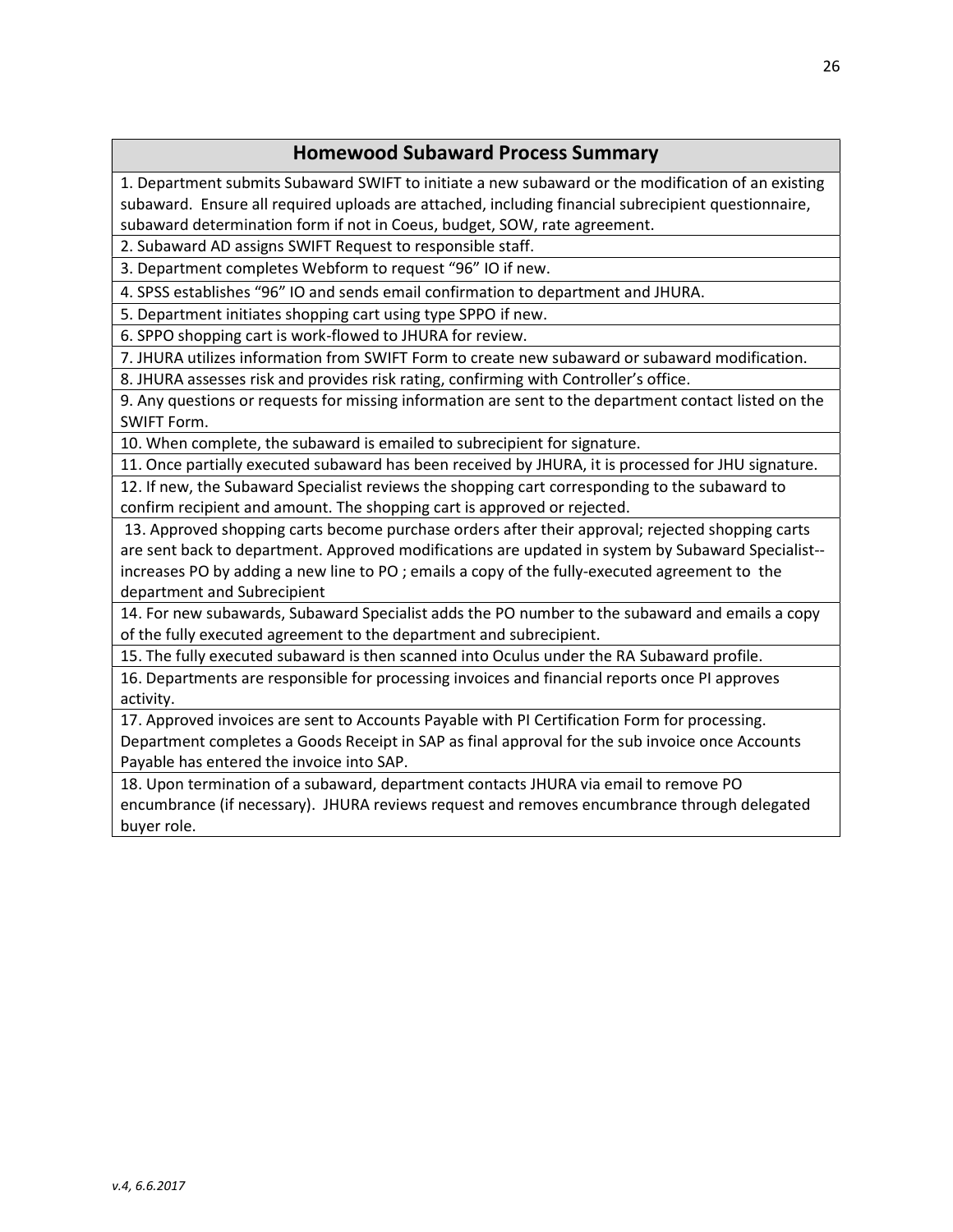# School of Nursing Subaward Process Summary

1. SON SrRSA submits Subaward SWIFT to initiate a new subaward or the modification of an existing subaward. Ensures all required docs are attached, including where applicable, financial subrecipient questionnaire, subaward determination form, budget, SOW, rate agreement.

2. Assistant Director assigns SWIFT to member of Subawards team.

3. SON SrRSA completes Webform to request "96" IO if new subaward.

4. SPSS establishes "96" IO and sends email confirmation to SON SrRSA and JHURA.

5. SON SrRSA initiates shopping cart using type SPPO

6. SPPO shopping cart is work-flowed to JHURA for approval

7. JHURA utilizes information from SWIFT to create new subaward or subaward modification.

8. JHURA assesses risk and provides risk rating, confirming with Controller's office.

9. Any questions or requests for missing information are sent to SON SrRSA listed on the SWIFT.

10. When Subaward is written and complete, it is emailed to subrecipient for signature with a copy to SrRSA and Nursing PI

11. Once partially executed subaward has been received by JHURA, it is countersigned by an authorized signatory of JHU.

12. If new, the Subaward team reviews the shopping cart corresponding to the subaward to confirm recipient and amount. The shopping cart is approved or rejected.

13. Approved shopping carts are assigned PO numbers after their approval by JHURA; rejected shopping carts are sent back to SON SrRSA. For new subawards, Subawards team adds PO# to subagreement, and emails a copy of the fully executed agreement to the Subrecipient, copying the SrRSA. Approved modifications are updated in system by Subaward Specialist-- increases PO by adding a new line to PO ; emails a copy of the fully-executed agreement to the department and Subrecipient.

14. Where applicable, JHURA enters data into FSRS for FFATA.

15. The fully executed subaward is then scanned into Oculus under the RA Subaward profile. The original hard copy is maintained in JHURA's files.

16. SON SrRSAs are responsible for processing invoices and financial reports once PI approves activity. 17. SON SrRSAs forward approved invoices to Accounts Payable with PI Certification Form for processing.

18. SON SrRSAs complete a Goods Receipt in SAP as final approval for the sub invoice once Accounts Payable has entered the invoice into SAP.

19. Upon termination of a subaward, SON SrRSA contacts JHURA via email to remove PO encumbrance (if necessary). JHURA reviews request and removes encumbrance through delegated buyer role.